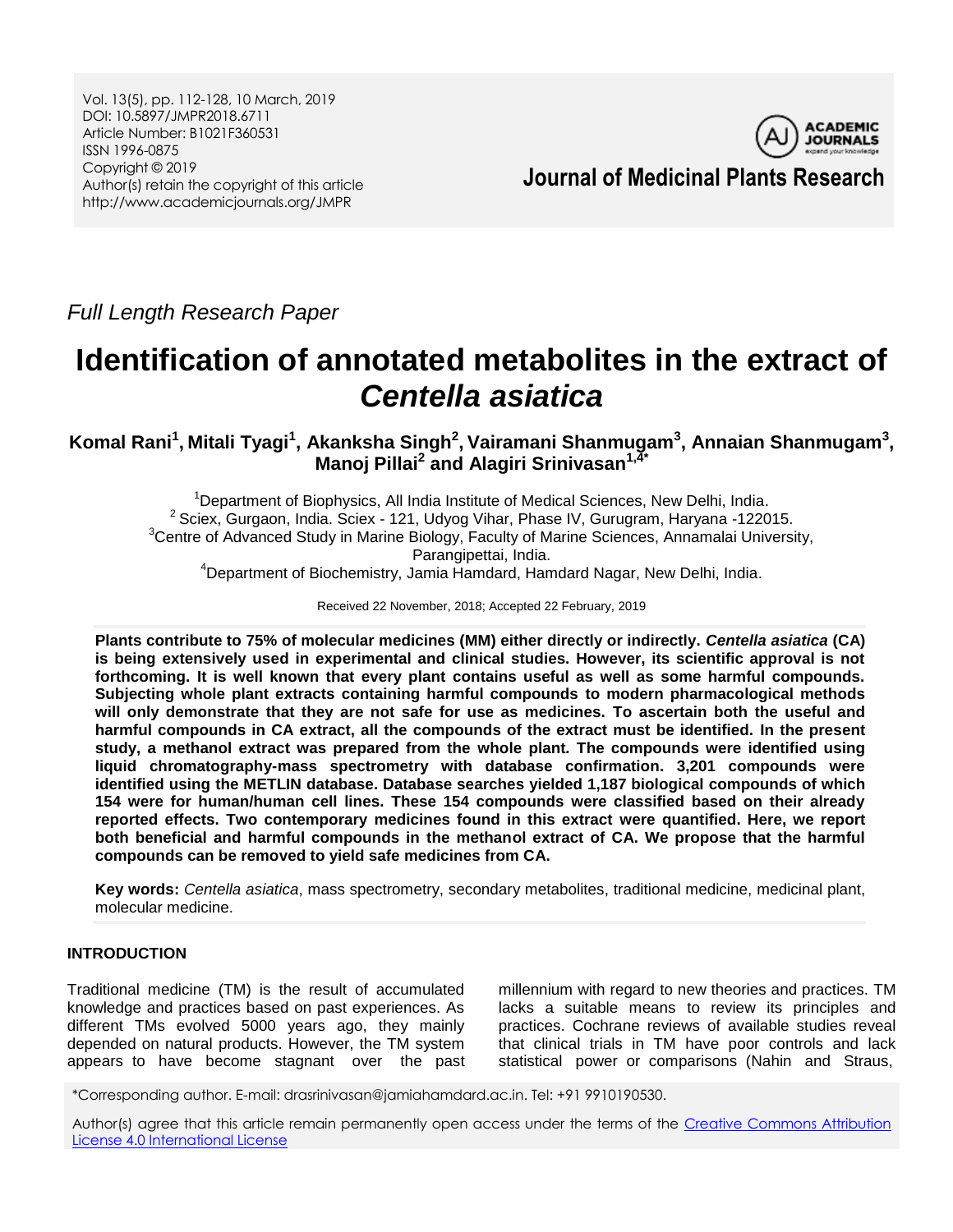2001; Narahari et al., 2010; Telles et al., 2014).

Conversely, traditional herbal medicines are claimed to be effective and safe. This assertion has existed throughout history and is a common claim by millions who have different medical options. About one-fifth of the US population uses some form of TM (Barnes et al., 2004), more than 40% of adults with neuropsychiatric symptoms in the US used complementary or alternative medicine in the year 2007 (Purohit et al., 2012), and 35.3% of persons diagnosed with cancer in the US took aid of complementary health approaches (Clarke, 2018).

Of all cancer patients in China, 93.4% were using complementary medicines during the period of 2009- 2010 (Teng et al., 2010). About three-fourths of molecular medicines originate from plants. Molecules of plant origin are used in many therapeutic applications, including: cancer (paclitaxel from *Taxus brevifolia*) (Rao, 1993; Weaver, 2014), malaria (artemisinin from *Artemisia annua*) (Klayman et al., 1984; Levesque and Seeberger, 2012), Alzheimer's disease (galantamine from *Galanthus nivalis*) (Heinric and Lee, 2004; Libro et al., 2016), hypertension (reserpine from *Rauvolfia serpentina*) (Sheldon and Kotte, 1957; Lobay, 2015), and pain (codeine and morphine from *Papaver somniferum*) (Tookey et al., 1976; Maurya et al., 2014). It is the presence of these types of molecules that provide the medicinal value found in plants.

Importantly, plants appear to have molecules that may be helpful in certain clinical applications for which contemporary medicine has no solution, such as neurodegenerative disorders. Though it evolved before the concepts and tools of modern pharmacology, TM remains empirical, and the molecules devised by it can be used therapeutically without significant manipulation. Rather than blaming TM, these molecules should be engineered for efficacy and to avoid unwanted interactions. There were early attempts to identify molecules from the extracts of many medicinal plants in different contexts. Some studies identified plant extract molecules in the serum because only the absorbed molecules matter as medicines (Sun et al., 2012).

Few studies have reported the compounds that are present in specific fractions (Ding et al., 2014; Sun et al., 2016). Numerous interaction studies on herbal formulations with conventional drugs are available (Chen et al., 2012). Knowledge about herbal drugs has grown in recent years, but the recommendation of their use is not forthcoming. They are acceptable only if there is no contemporary treatment available and no herb-drug interaction is known (Mörike and Gleiter, 2014). The number, concentrations, and identities of all compounds consumed as herbal medicines are not known.

These preparations along with many beneficial compounds may contain compounds such as the phytotoxins, excess heavy metals, apoptotic inducers, and psychoactive and drug interacting chemicals.

Available evidence has shown that several herbal products that have been put to extensive use in traditional medications for generations may possess carcinogenic, hepatotoxic, cardiotoxic and other harmful activities (Gromek et al., 2015). Thus, such harmful compounds should be removed to make traditional herbal medicines safer and more acceptable. It is imperative that we identify all of the compounds present in an extract. Only then can we know which useful, harmful or conditionally useful compounds are present in traditional medicines. The fingerprinting of extracts is helpful for molecular medicine to better understand the active components the plants contain and for TM to avoid unwanted reactions (Miyata, 2007; Yuan et al., 2016).

*Centella asiatica*, a member of Apiaceae family, is native to the tropical countries of India, China, Malaysia, Sri Lanka, Indonesia, South Africa, and Madagascar (Orhan, 2012; Sabaragamuwa et al., 2018). This perennial, herbaceous creeper has small fan-shaped green leaves, white flowers and bears small oval fruits. The medicinal qualities of this plant have been utilized in Ayurvedic and Chinese traditional medicines for centuries (Meulenbeld and Wujastyk, 2001; Yuan et al., 2016). The whole plant of CA can be used for medicinal purposes.

CA is reported to possess an array of therapeutic properties such as wound healing (Somboonwong et al., 2012; Jenwitheesuk et al., 2018), anti-inflammatory (Park et al., 2017), anti-cancer (Rai et al., 2014), anti-ulcer (Cheng and Koo, 2000; Zheng et al., 2016), anti-diabetic (Chauhan et al., 2010; Emran et al., 2016), anticonvulsant (Visweswari et al., 2010; Manasa et al., 2016), immunostimulant (Wang et al., 2003; Sushen et al., 2017), neuroprotective (Kumar et al., 2009; Sabaragamuwa et al., 2018), hepatoprotective (Antony et al., 2006; Sivakumar et al., 2018), cardioprotective (Gnanapragasam et al., 2004; Kumar et al., 2015), antibacterial (Dash et al., 2011; Soyingbe et al., 2018), antiviral (Yoosook et al., 2000; Sushen et al., 2017), antifungal (Naz and Ahmad, 2009; Senthilkumar, 2018), insecticidal (Senthilkumar et al., 2009), and anti-oxidant (Pittella et al., 2009; Gulumian et al., 2018). Triterpene saponosides are the major class of active compounds in CA and are generally accredited for its therapeutic physiological effects (Gohil et al., 2010).

CA is a popular medicinal herb that is widely utilized for its therapeutic properties in a number of traditional medicinal systems. However, individual compounds responsible for different therapeutic physiological effects or compounds that might have adverse effects are not known. Since it is a widely consumed plant, there is an urgent need for in-depth analysis of compounds present in this plant rather than only focusing on the gross effects of the herb. Often prescribed in many traditional medicine systems, the whole plant extract of CA was used to identify all the compounds present in this plant during the present study.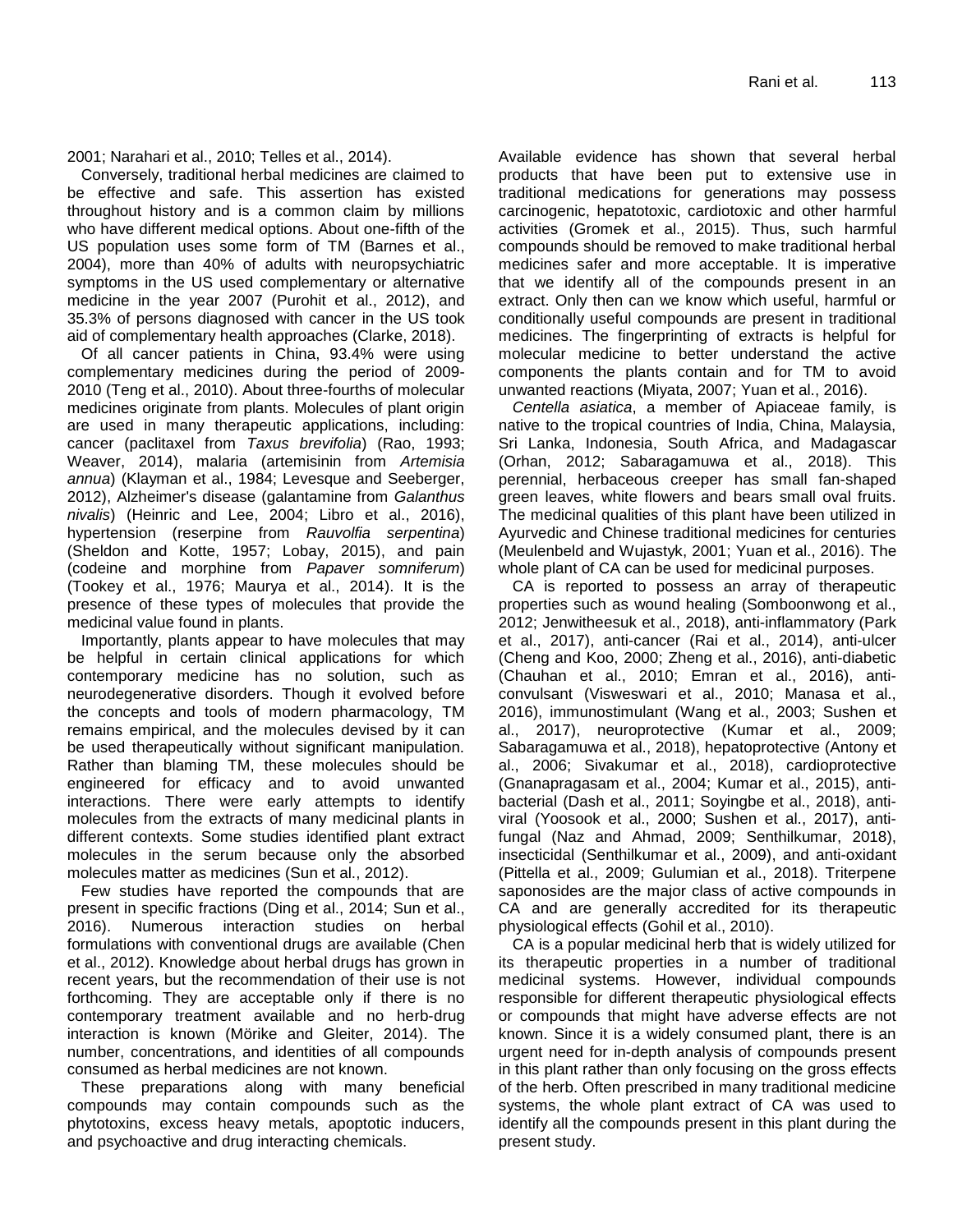Methanolic extraction was employed to get high percentage yield of extracts from the plant (Dhawan and Gupta, 2017) and extract maximum bioactive compounds such as alkaloids, steroids, flavinoids, saponins, and tannins from CA.

Here, we report the identification of a large number of compounds in the methanol extract of CA (Gotu Kola) using mass spectrometry and database confirmation, an effective way of performing large scale untargeted plant screening. We understand that this knowledge is critically needed to realize the medicinal value of a plant by identifying the presence of (1) the active therapeutic molecules (efficiency) and (2) the harmful molecules that should be removed from the preparation.

## **MATERIALS AND METHODS**

#### **The extract**

CA was obtained from the Mother India Nursery, Najafgarh, New Delhi and identified by Dr. Vandana Mishra, Department of Environmental Studies, University of Delhi. The plant was submitted to the herbarium in the same department with the herbarium voucher DUH 14337. The plants were collected from the same place within a period of 15 days to avoid the metabolite variability due to seasons, geography and environmental causes. Surface disinfection was performed by brushing the fresh plants with a soft brush under running tap water before processing. The whole plant was cut into small pieces and dried in the laboratory. The methanol extract of the dried plant material was prepared by incubating it with 100% methanol for 24 h at room temperature with mechanical stirring. The extract was centrifuged at 10,000 g for 10 min at room temperature. The supernatant was collected. The methanol from the supernatant was removed in a centrifugal evaporator. The dried sample was weighed and stored at -20°C in an airtight vial

#### **Identification of compounds**

The dried methanolic extract was re-suspended in 0.1% formic acid, centrifuged and injected into a Shimadzu Prominence SIL HTC system equipped with a C18 column, 1.8 µm, 2.1×100 mm (ACQUITY UPLC HSS T3 Column). A gradient elution using water and acetonitrile containing 0.1% formic acid was used at a flow rate of 0.3 ml/min for 20 min. The injection volume was 5 µl. An AB SCIEX TripleTOF<sup>®</sup> 5600 LC-MS/MS system with a DuoSpray<sup>™</sup> Source and electrospray ionization (ESI) probe was used for data acquisition. TOF MS scan mode acquisition with simultaneous information dependent acquisition MS/MS was performed. Each sample was analyzed in positive polarity. Data were acquired over a mass range of 100 to 1100 m/z with IDA MS/MS performed with a collision energy of 35 eV and a spread of  $\pm 20$  eV. From the MS/MS data collected, the compounds corresponding to 100 to 1100 m/z were searched. Only the monoisotopic molecule ions were considered. The generated peak list with a peak above the quality of 30 was searched in METLIN database using its m/z ratio. All the possible compounds for a given monoisotopic mass were screened for known biological activity using Pubmed and Google. The data of shortlisted compounds was processed using PeakView® Software, AB Sciex for features identification and ID confirmation. The structure elucidation of the compound was confirmed by matching experimental fragments of the m/z to theoretical fragments of the structure. The molfile file of the possible structure was uploaded in PeakView software which then generated the fragmentation pattern

for that structure. The fragments generated from molfile were matched with the experimental fragments. The percentage of matching was generated from the software. Only the compounds having 100% match were considered in the present analysis.

#### **Quantification of compounds**

In order to substantiate that the compounds identified by software are actually present in the extract, two compounds, methotrexate and cytarabine were selected at random for quantification. The stock solutions of methotrexate, cytarabine, and homatropine (internal standard) were separately prepared at a concentration of 1 mg/ml in acetonitrile. The stock solutions were appropriately diluted with 75% acetonitrile containing 0.1% formic acid to reach the required lower working concentrations.

The calibration curves of methotrexate and cytarabine were plotted with concentrations ranging from 3.9 to 62.5 ng/ml. A working internal standard solution was used at a concentration of 250 ng/ml in 75% acetonitrile. A ZIC HILIC 4.6×50 mm column was used for analytical separation with an isocratic mobile phase consisting of 10 mM ammonium formate and acetonitrile containing 0.1% formic acid at a ratio of 25:75 with a flow rate of 0.5 ml/min. The autosampler tray and the column were kept at 22°C. 20 µl of the sample was injected into the UPLC with a run time of 5 min.

Chromquest software version 4.1 was used to control all UPLC parameters. The tandem mass spectrometric detection of analyte and internal standard (IS) was performed on a 4000QTrap (AB SCIEX) equipped with a Turbo Ion Spray (ESI) source operating in positive ion mode. Data acquisition and integration were performed by Analyst 1.5.2 software (AB SCIEX). The source dependent and compound dependent parameters were optimized in positive ion mode using the inbuilt algorithm of Analyst 1.5.2 software to yield the maximum intensity for precise detection.

## **RESULTS**

## **Identification of compounds**

The non-redundant number of compounds containing both MS and MS2 spectra was found to be 3,201 in positive polarity. About half of the compounds (46.8%) had less than 1 ppm mass error when compared to the METLIN database. More than three-fourths of the compounds (77.4%) were within 5 ppm mass error. The rest of the compounds had a mass error between 6 and 10 ppm. The methanolic extract of CA was separated on UPLC coupled to mass spectrometer. The duplicate runs are shown in Figure 1.

Molecular identification of m/z 244.09 is as shown in Figure 2. Figure 2, Panel A shows chromatogram of CA methanolic extract while Panel B shows the compound eluted at 1.43 min and had m/z value of 244.09. The identification of the compound was done based on the fragment matching of the theoretical and experimental MS/MS pattern. The m/z of the peak was uploaded into METLIN software and a list of all possible compounds was generated from METLIN.

The molfile of each compound was then used to generate the theoretical fragments and was compared with the experimental MS/MS spectrum for identification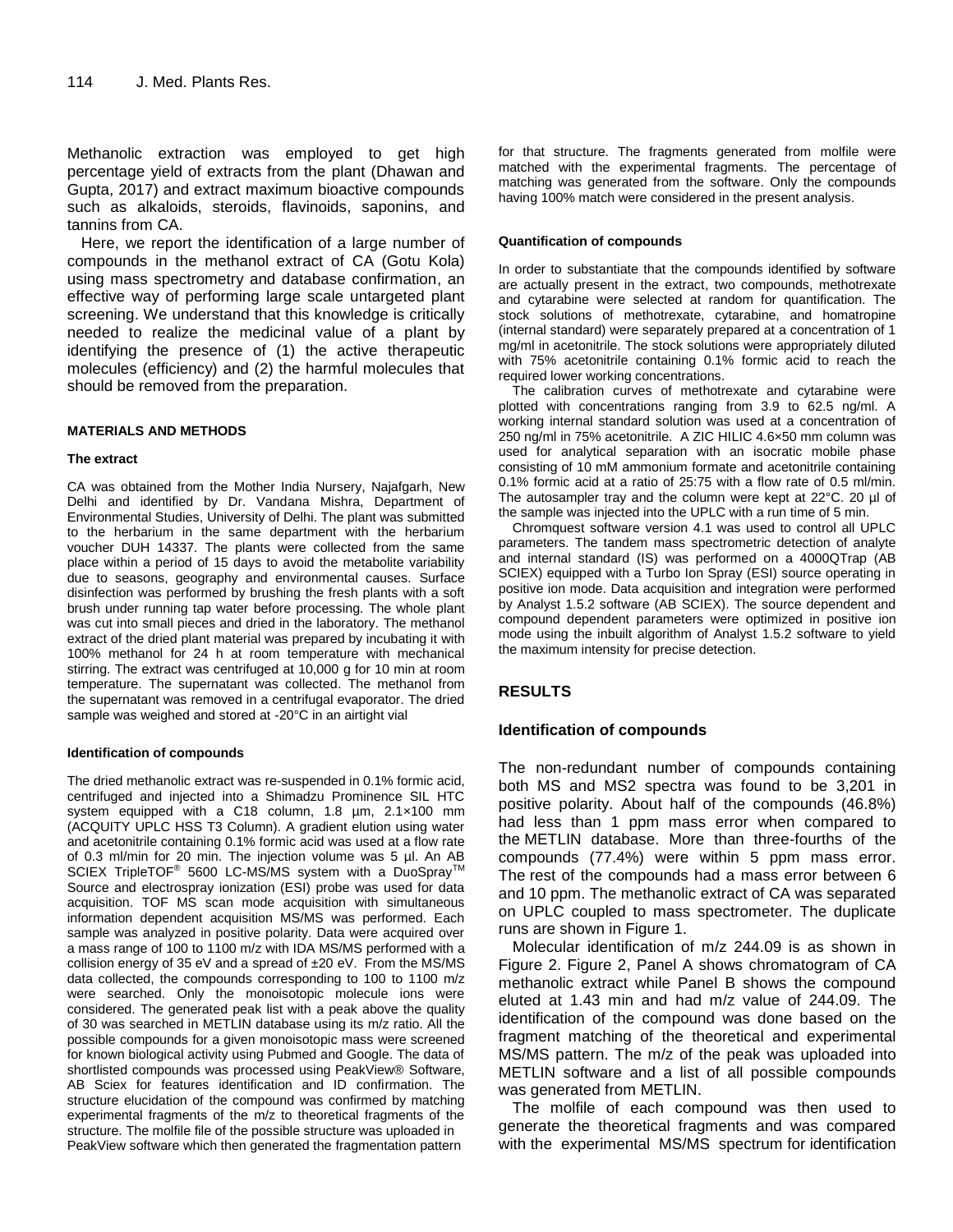

**Figure 1.** Chromatogram of the *Centella asaitica* methanolic extract. Two different runs are indicated in red and blue.

of the compound. The percentage matching was obtained for each compound and a list of all the fragments assigned by matching theoretical fragments of the structure to the experimental spectrum was displayed. The molfile of cytarabine showed 100% matching with the experimental fragments of 244.09 (Figure 2, Panel C).

Thus, the m/z 244.09 was identified as Cytarabine (Figure 2, Panel D). Highlighted in blue are the peaks that have been matched. If there is no matching, then the peak will be highlighted in red. All the m/z matched to molfile are listed in panel E of Figure 2. The m/z 244.09 fragmented to 227.10, 169.04, 112.05, 95.02 and 84.04 m/z. The determined compound has 100% matching of the experimental and theoretical peaks (Figure 2, Panel E). Major fragments in the spectrum (m/z 227.10, 169.04, and 112.05) were investigated, and each m/z was also seen in MS mode with the same elution profiles at a retention time of 1.43 min.

## **Categorization of compounds**

Among these 1,187 compounds identified in the extract, 154 compounds have been studied in humans or human cell lines and have 100% matches with the theoretical and observed MS/MS spectra (fragments). These compounds had varying effects on living systems. They had properties that were inflammatory, anti-oxidative, anti-bacterial, anti-nociceptive, anti-viral, anti-fungal, antiapoptotic, anti-parasitic, anti-insecticidal, neuroprotective, anti-tumor, anti-diabetic, etc. They also had volatile compound, including insect attractants and repellants, some of which were quorum sensing compounds for plants (Supplementary Information, Tables S1, S2, S3, S4, S5, and S6). These 154 compounds were categorized based on their effect on normal physiology. The present report is based on the analysis of these compounds. Table 1 lists 37 compounds that are listed as drugs in the Drugbank database (DrugBank Version 4.3) (Wishart et al., 2006). 17 toxins were detected in the extract (Table 2). In addition to these compounds, 11 environmental pollutants were identified (Table 3).

## **Quantification of compounds**

The quantification of methotrexate and cytarabine was performed in multiple reaction monitoring (MRM) mode based on molecular adduct ion and its fragment ion with the transitions of 244.3  $\rightarrow$  112.1 for cytarabine (Figure 3, Panel A) and m/z 455.2  $\rightarrow$  308.3 for methotrexate (Figure 3, Panel B). The transition of m/z 276.1  $\rightarrow$  142.2 was used for the internal standard (homatropine). All of the calibration curves showed good linearity ( $r > 0.999$ ) within the test ranges. The precision was evaluated by intra and inter day tests, which revealed relative standard deviation (RSD) values of less than 3.88%. The recoveries for the quantified compounds were between 96.3 and 103.7%, with RSD values below 2.89%. Methotrexate and cytarabine were detected at concentrations of 60 and 400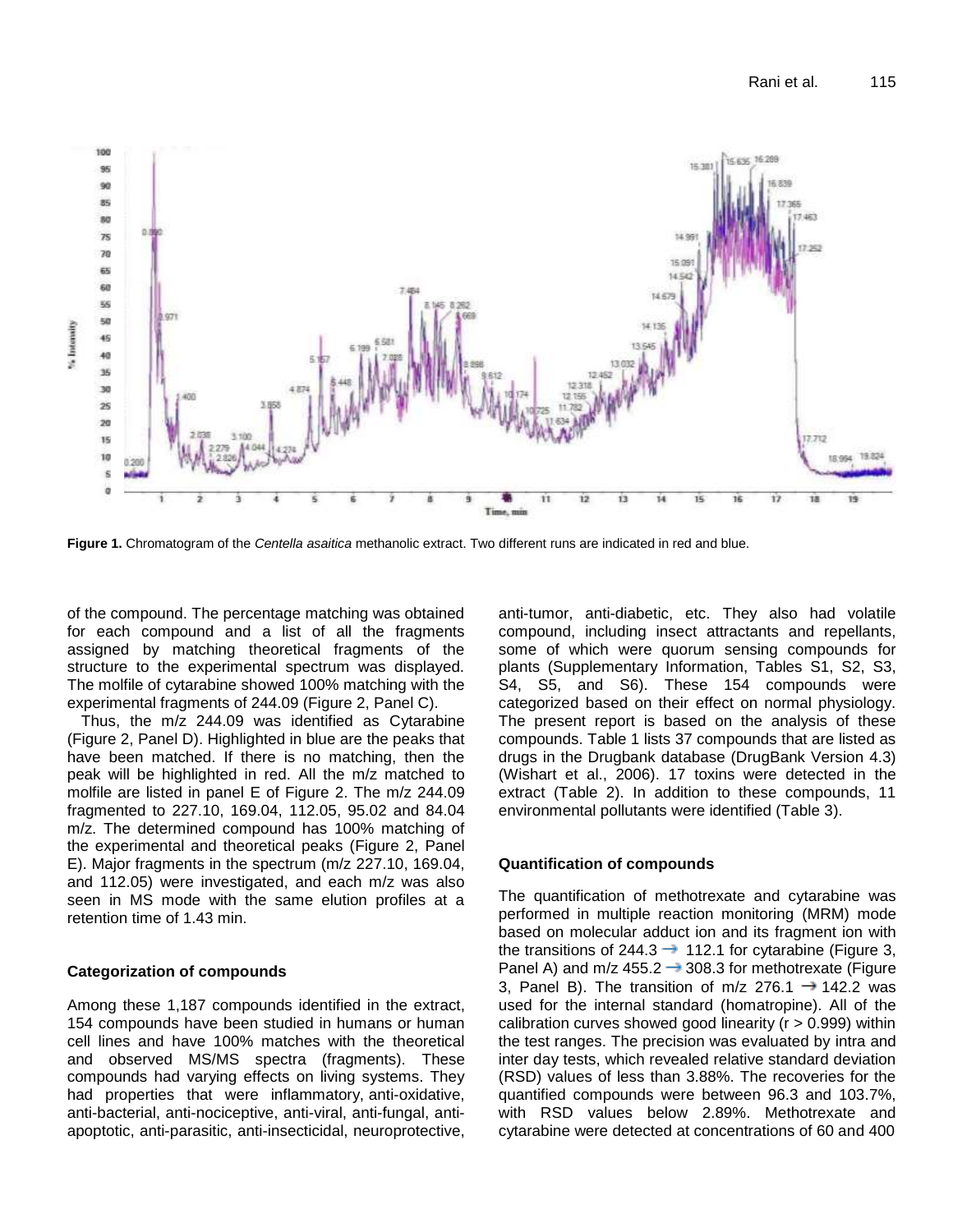

**Figure 2.** Structural Elucidation of m/z 244.09 in PeakView™ Software. Panel (A) shows the elution pattern, panel (B) shows the m/z and retention time, panel (C) indicates the fragmentation pattern, panel (D) shows the identity, and panel (E) shows peak matching of both experimental and theoretical fragments for the compound shown, cytarabine.

ng/mg of methanol extract, respectively.

## **DISCUSSION**

## **The contemporary medicines**

Thirty seven contemporary drugs were identified in the methanolic extract of CA (Table 1). The pharmacological activities of these drugs are already established. Upon reviewing the literature, it was found that CA is reported to exhibit same therapeutic effects as these 30 contemporary drugs. CA manifests anti-diabetic (Rahman et al., 2011; Emran et al., 2015), anti-ulcer (Sairam et al., 2001; Abdulla et al., 2010), anti-fungal (Lalitha et al., 2013), anti-cholinergic (Arora et al., 2018), anti-cancer (Hamid et al., 2016; Ren et al., 2016), anti-bacterial (Arumugam et al., 2011; Idris and Nadzir, 2017), anxiolytic (Wijeweea et al., 2006; Wanasuntronwong et al., 2012), anti-convulsant (Manasa and Sachin, 2016; Sudha et al., 2002), anti-inflammatory (Somchit et al., 2004; Chippada et al., 2011), anti-diarrheal (George et al., 2009), anti-psychotic (Chimbalkar et al., 2015; Chen et al., 2003), anti-nociceptive (Somchit et al., 2004; George et al., 2008), analgesic (Saha et al., 2013; Qureshi et al., 2015) and sedative (Hossain et al., 2005; Rocha et al., 2011) properties. Though it has been proved that CA possesses the aforesaid properties in various studies, the specific compounds or the mechanism of action responsible for all these properties are not known. There is a concurrence of the pharmacological effects of the drugs identified in extract and reported effects of CA. This indicates that the drugs identified in the study may be responsible for the remedial effects illustrated by CA extract.

## **The toxins**

Seventeen toxins (Table 2) have been identified in the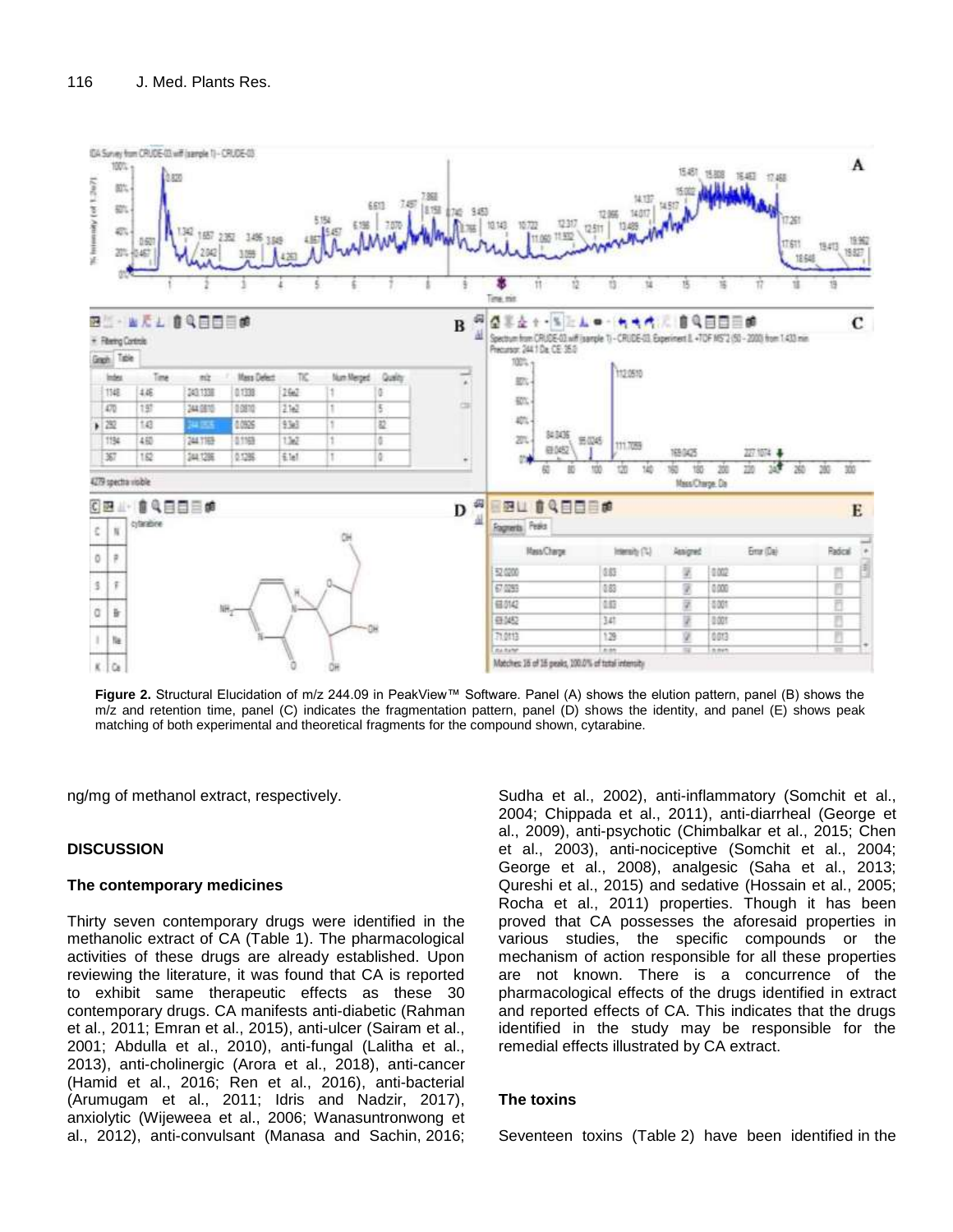**Table 1**. Contemporary medicines identified in the *Centella asiatica* extract.

| <b>Compound name</b>  | m/z      | <b>Functions</b>                                                   | <b>Drug Bank Reference</b>   |
|-----------------------|----------|--------------------------------------------------------------------|------------------------------|
| Acarbose              | 646.2553 | Anti-diabetic                                                      | DB00284 (APRD00656)          |
| Cinitapride           | 403.2013 | Gastroprokinetic agent and anti-ulcer agent                        | DB08810                      |
| Clotrimazole          | 344.108  | Anti-fungal                                                        | DB00257 (APRD00244)          |
| Conivaptan            | 499.2176 | Vasopressin receptor antagonist                                    | DB00872 (APRD01302)          |
| Cyclopentate          | 292.1911 | Anti-cholinergic                                                   | DB00979 (APRD00893)          |
| Cytarabine            | 244.0928 | Anti-leukemia                                                      | DB00987 (APRD00499)          |
| Demeclocycline        | 464.0986 | Anti-bacterial                                                     | DB00618 (APRD00272)          |
| Desflurane            | 168.001  | Anesthetic                                                         | DB01189 (APRD00907)          |
| Ecabet                | 380.1657 | For reflux esophagitis and peptic ulcer disease.                   | DB05265                      |
| Eplerenone            | 415.2120 | Aldosterone receptor antagonist                                    | DB00700 (APRD00707)          |
| Epothilone D          | 492.2778 | Colorectal cancer                                                  | DB01873 (EXPT01350)          |
| Eprosartan            | 424.1457 | Diabetic Nephropathy and Hypertension                              | DB00876 (APRD00950)          |
| Estrone acetate       | 312.1725 | 17-beta-isomer of estradiol                                        | DB00783 (Estradiol)          |
| Eszopiclone           | 389.1123 | Nonbenzodiazepine hypnotic                                         | DB00402 (APRD0043)           |
| Ethynodiol diacetate  | 384.23   | A synthetic progestational hormone                                 | DB00823 (APRD00760)          |
| Fludiazepam           | 302.0622 | Anxiolytic, anti-convulsant, sedative and skeletal muscle relaxant | DB01567                      |
| Fludrocortisone       | 380.1999 | Synthetic adrenocortical steroid                                   | DB00687 (APRD00756, DB02478) |
| Flunitrazepam         | 314.0936 | Sedative, anti-convulsant                                          | DB01544                      |
| Isothipendyl          | 285.13   | Anti-histamine, anti-cholinergic                                   | DB08802                      |
| Loperamide            | 476.2231 | Anti-diarrheal                                                     | DB00836 (APRD00275)          |
| Lumichrome            | 243.0194 | Activates the LasR bacterial quorum-sensing receptor.              | DB04345 (EXPT02065)          |
| Meclizine             | 390.1863 | Anti-histamine                                                     | DB00737 (APRD00354)          |
| Methotrexate          | 455.1786 | Chemotherapy drug                                                  | DB00563 (APRD00353)          |
| Mitoxantrone          | 445.2082 | Anti-neoplastic agent                                              | DB01204 (APRD00371)          |
| Netilmicin            | 476.3060 | Anti-biotic                                                        | DB00955 (APRD00232)          |
| Nitisinone            | 329.0511 | Inhibitor of HPPD                                                  | DB00348 (APRD01141)          |
| Norethindrone acetate | 340.2038 | Progestational hormone                                             | DB00717 (APRD00679)          |
| Penbutolol            | 291.2198 | Beta-blocker                                                       | DB01359                      |
| Perphenazine          | 404.1558 | Anti-psychotic drug                                                | DB00850 (APRD00429)          |
| Phenacetin            | 180.1018 | Anti-pain, fever-reducing                                          | DB03783 (DB08243, EXPT03306) |
| Prazepam              | 324.1029 | Anxiety disorders                                                  | DB01588                      |
| Prochlorperazine      | 374.1449 | Anti-psychotic                                                     | DB00433 (APRD00624)          |
| Remoxipride           | 371.0976 | Anti-psychotic agent                                               | DB00409 (APRD00316)          |
| Ridogrel              | 367.1283 | Systemic thrombo-embolism                                          | DB01207 (APRD00271)          |
| Rimonabant            | 463.0854 | Anorectic anti-obesity                                             | DB06155                      |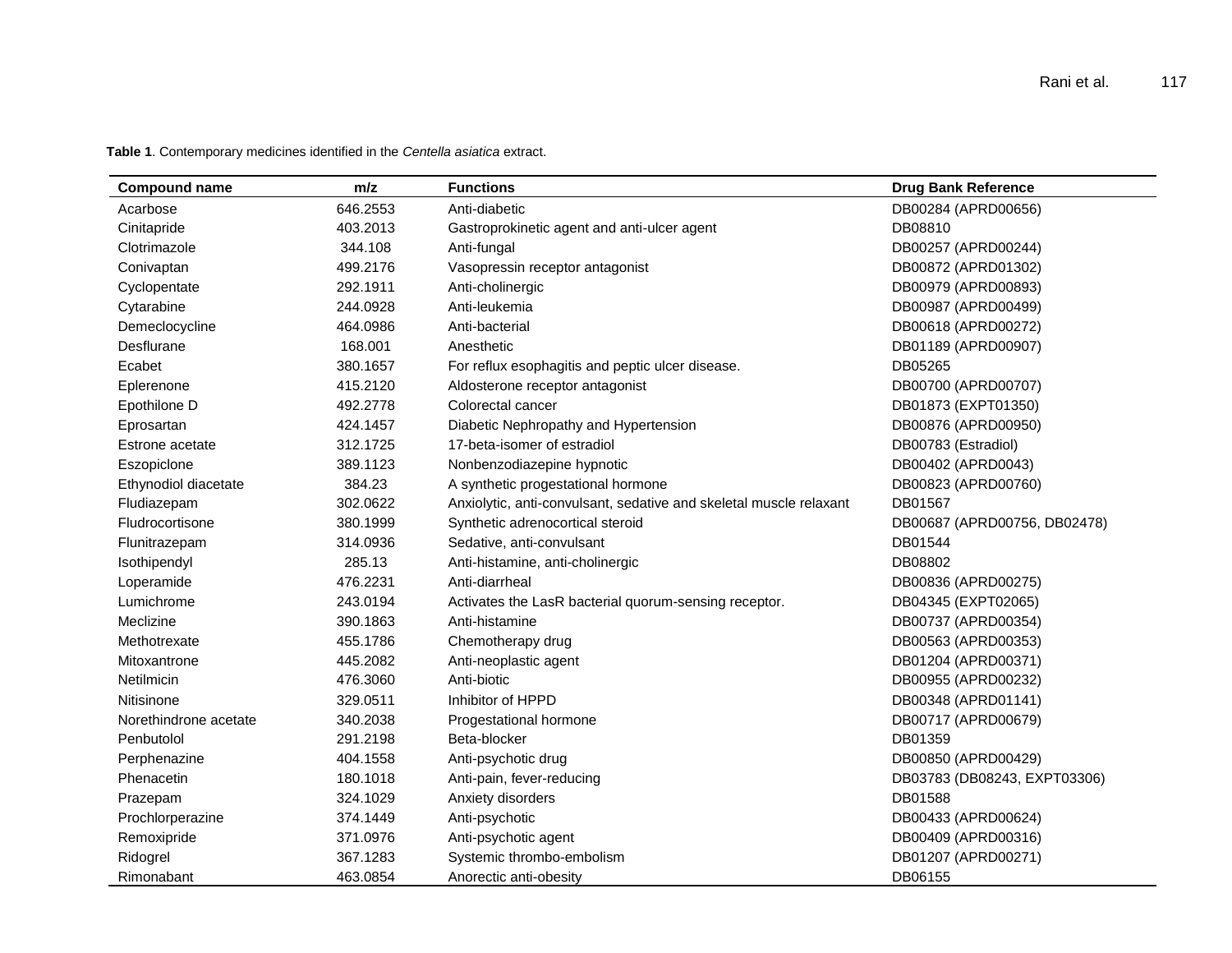#### **Table 1.** Cont.

| .<br>Vigabatrir | .0863                | Anti-e<br>drua<br>$\sim$<br>leptic.<br>5v | 00282⊂          |
|-----------------|----------------------|-------------------------------------------|-----------------|
| --<br>∠idovudin | 1045<br>ດຂດ<br>້∸ບບ⊹ | Anti-retro<br>druc<br>vııd                | ጋ00449)<br>- 70 |

#### **Table 2.** Toxins from *Centella asiatica* extract.

| <b>Compound name</b>    | m/z      | Origin | <b>Functions</b>                                     | <b>References</b>                            |
|-------------------------|----------|--------|------------------------------------------------------|----------------------------------------------|
| (-)-Batrachotoxin       | 538.3043 | Fungi  | Potent cardiotoxic and neurotoxic steroidal alkaloid | Tokuyama et al. (1969)                       |
| 1-Desulfoyessotoxin     | 1062.522 | Marine | Cytotoxic                                            | Korsnes et al. (2006); Korsnes et al. (2013) |
| Anatoxin-a(s)           | 252.0987 | Fungi  | Neurotoxic cyanobacterial toxin                      | Hyde et al. (1991); Mejean et al. (2014)     |
| Daphnin                 | 341.0872 | Plant  | Binds to HAS. Plant toxin                            | Zhu et al. (2012)                            |
| Dihydrosterigmatocystin | 326.079  | Fungi  | Aflatoxin biosynthesis                               | Yabe et al. (1998)                           |
| Gitoxin                 | 781.4386 | Plant  | Cardenolides                                         | Haustein et al. (1975)                       |
| Huratoxin               | 584.3349 | Plant  | From Pimelea simplex                                 | Mcclure et al. (1984)                        |
| Illudin M               | 249.1482 | Fungi  | Fungal cytotoxin illudin M                           | Schobert et al. (2008)                       |
| Ipomeamaronol           | 267.1592 | Plant  | Furanoterpenoid toxins from sweet potato             | Shen et al. (1997)                           |
| Miserotoxin             | 267.0954 | Plant  | Plant toxin                                          | Patocka et al. (2000)                        |
| Nivalenol               | 312,1209 | Fungi  | Mycotoxin                                            | Li et al. (2014)                             |
| Onchidal                | 277.1761 | Marine | Neurotoxins with anti-cholinesterase activity        | Pita et al. (2003)                           |
| Oscillatoxin A          | 578.3091 | Marine | Toxins from blue-green algae                         | Fujiki et al. (1983)                         |
| Patulin                 | 154.0266 | Fungi  | Cytotoxic and Cytopathic                             | Schaeffer et al. (1975)                      |
| <b>Radicinin</b>        | 237.0862 | Fungi  | Produced by Alternaria radicina on carrots           | Solfrizzo et al. (2004)                      |
| Sambutoxin              | 453.2879 | Fungi  | Mycotoxin by Fusarium spp.                           | Kim et al. (1994)                            |
| Zinniol                 | 267.1592 | Fungi  | Phytotoxins from Alternaria solani.                  | Moreno et al. (2005)                         |

CA extract. Five of these toxins were of plant origin, nine toxins were from fungi and three toxins were from marine origin. The plant origin toxins could be inherent but fungi and marine origin toxins seem to be acquired. Plant origin toxins ipomeamaronol, huratoxin, daphnin, gitoxin, and miserotoxin have been reported in diverse plants in the literature. It is known that a large number of endophytic fungi and bacteria reside in CA (Rakotoniriana et al., 2008). 45 different taxa of fungi and 31 endophytic bacteria were isolated

from healthy leaves of CA. Endophytes alter the composition of secondary metabolites in their plant hosts (Gao et al., 2015; Zhang et al., 2013). Climatic stress, wounding, metals, bacterial infections, fungal infections, and environmental chemicals also control and contribute to plant metabolomics (Ramakrishna and Ravishankar, 2011; Ncube et al., 2013; Nasim and Dhir, 2010). Plant secondary metabolites have microbicidal, insecticidal or herbicidal functions. It is surprising that the toxins oscillatoxin A (blue-green algae), 1-

desulfoyessotoxin (dinoflagellate) and onchidal (onchidioideans) are present in CA considering that these three species are of marine origin. These three species are also known to thrive in freshwater environments. The early land-dwelling plants were effective in the uptake of DNA (broken by the harsh conditions), which might have helped in the acquisition of many self-defense functions (Cove, 2015). Notwith-standing the apical meristem, plants do acquire foreign entities through various mechanisms. These toxin molecules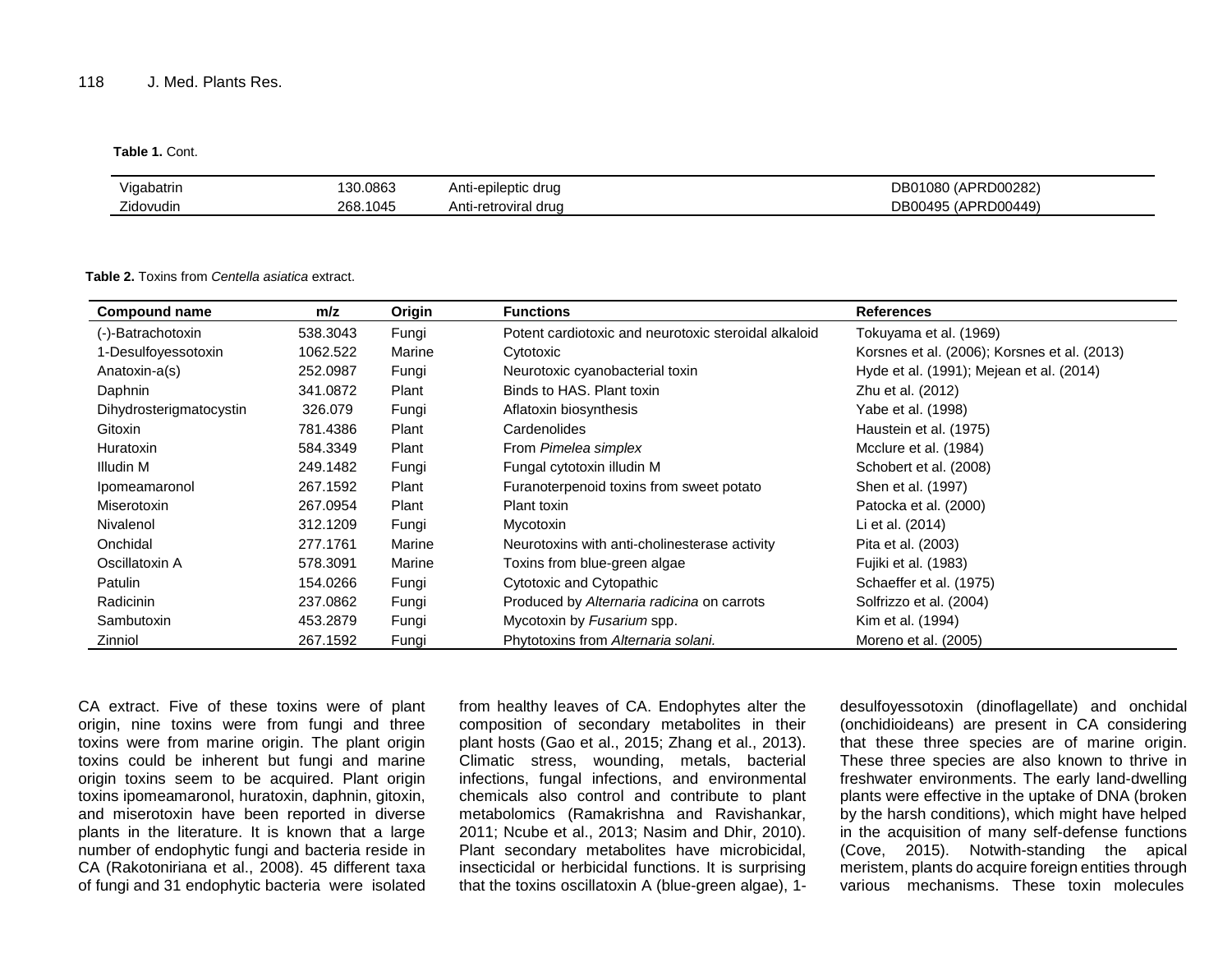| Compound                   | m/z      | <b>Function</b> | <b>References</b>           |
|----------------------------|----------|-----------------|-----------------------------|
| Benfuresate                | 256.0769 | Pesticide       | Albert-García et al. (2008) |
| Chlorphoxim                | 332.0151 | Insecticide     | Bown et al. (1984)          |
| Coumachlor                 | 343.1239 | Rodenticide     | Dam et al. (1953)           |
| Cycloprothrin              | 481.0848 | Insecticide     | Jiang et al. (2008)         |
| Dodemorph (93% matching)   | 282.2806 | Pesticide       | Leenheers et al. (1992)     |
| HC Blue no. 2              | 286.1398 | Hair colorant   | Kari et al. (1989)          |
| <b>Isopropalin</b>         | 310.2307 | Pesticide       | West et al. (1988)          |
| Propargite                 | 350.1552 | Pesticides      | Zhang et al. (2014)         |
| Thionazin (95.6% matching) | 249.1482 | Pesticide       | Skrbić et al. (2007)        |
| Tolfenpyrad                | 383.1401 | Insecticide     | Hikiji et al. (2013)        |
| Xylylcarb                  | 180.1018 | Pesticide       | Hayatsu et al. (2001)       |

**Table 3.** Environmental pollutants seen in *Centella asiatica*.

provide a glimpse of evolutionary interactions between plants, marine, and microbial genomes.

observed (Hasenbein et al., 2016). The data of the present study revealed that care should be exercised while disposing biological and industrial waste.

## **Environmental pollutants**

Eleven environmental pollutants were identified in the present study of CA extract (Table 3). The soil of medicinal plants is also a major cause for concern since the toxicity of traditional medicinal plants is associated with environmental pollutants. The unacceptable level of heavy metals in traditional medicine is well known. Plants take up nutrients, fertilizers and other chemicals from their environment. Environmental pollutants such as synthetic pesticides, rodenticide, etc., can be taken up. Some of the pollutants detected are organo-phosphorous and c-organochlorine compounds. Long-term exposure of experimental animals to organo-phosphorous compounds resulted in glucose intolerance with hyperinsulinemia, a hallmark of insulin resistance (Nagaraju et al., 2015). Some of the pollutants are acetylcholine esterase inhibitors and carcinogens. A previous study reported 198 types of pesticides in 120 types of traditional Chinese medicine (Wang et al., 2014). Furthermore, the types of pesticides were not the same in different parts of the plant. Typically, any acute effect (toxicity of pesticides, the benefit of medicines, etc.) has been largely measured at the acute median lethal dose or concentration. In addition to direct mortality induced by pesticides, their sub-lethal effects on physiology and behavior must be considered for a complete analysis of their impact. To appreciate the potential effects of a pest or pollutant, ecologically relevant experimental approaches that take into account the sub-lethal exposure over the long-term should be developed. The results of one such study indicated that insecticide mixtures continue to affect natural systems over many weeks, despite no traces of the mixture being detectable in the environment. Direct and indirect consequences across many levels could be

## **Quantification of compounds**

Cytarabine and methotrexate are prescribed for cancer treatment. As the beginning of therapy, a low dose of cytarabine produced maximal anti-leukemic effects a evidenced by all response endpoints. This suggests saturation in the dose-response relationship at this dose level. High-dose cytarabine results in excessive toxic effects without the therapeutic benefit (NTR 230). When used for induction, methotrexate in doses of 3.3 mg/m<sup>2</sup> in combination with 60 mg/m<sup>2</sup> of prednisone, given daily, produced remission produced remission in 50% of treated patients, usually within a period of 4 to 6 weeks. These concentrations are at least ten times greater than the concentrations of cytarabine and methotrexate estimated in the CA extract. The two drugs were detected at concentrations of 0.4 µg and 0.06 µg/mg of methanol extract. A normal prescribed dose of up to 1 to 10 g/kg/day of CA extract is recommended for enhanced cognition over a 52 week period (Manyam et al., 2004; Kumari et al., 2016).

Over this span, 2.0 and 0.3 mg of these drugs will be consumed, respectively. Methotrexate is at the top of the list of high-risk drugs in a hospital setting causing prolonged hospitalization (Saedder et al., 2014). Methotrexate and cytarabine can exert their effects at low doses (Hocaoglu et al., 2008). Another set of compounds that could be actively harmful are hormones. There are plant and insect related hormones in CA. Four compounds, megestrol acetate, norethindrone acetate, conivaptan and ∆4-tibolone, are hormonal drugs used in humans. There are also compounds that stimulate hormones. In TM, CA extract is taken over a long period. Effectively, one is consuming over twenty cancer drugs at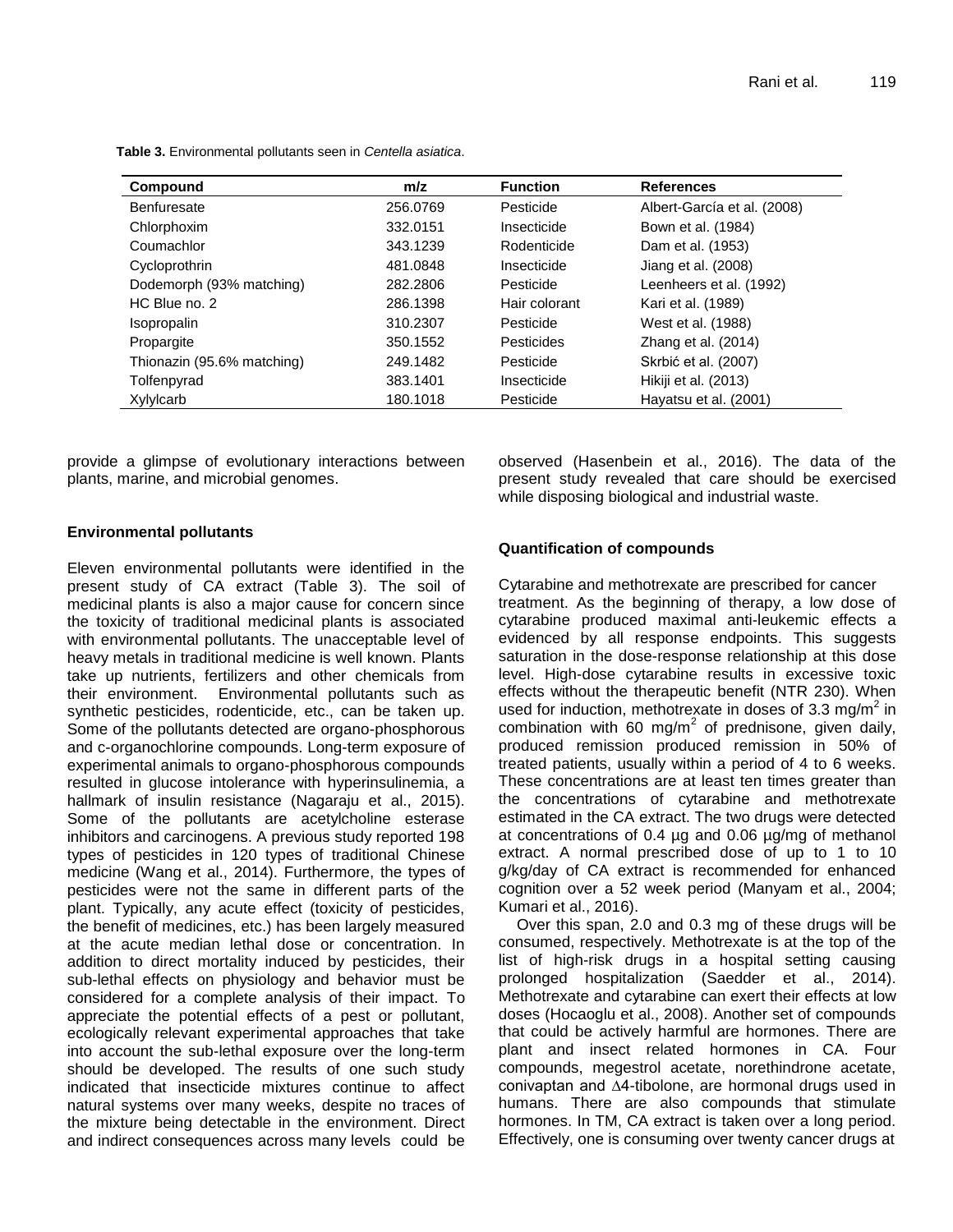

**Figure 3.** Quantification of cytarabine and methotrexate using LC-ESI-MS/MS. (A) representative chromatogram of cytarabine m/z 244.3  $\rightarrow$  112.1 at 2.67 min and internal standard homatropine m/z 276.1  $\rightarrow$  142.2 at 1.83 min, respectively, in the plant extract. (B) Representative chromatogram of methotrexate m/z 455.2→ 308.3 at 2.06 min and the internal standard homatropine at m/z  $276.1 \rightarrow 142$  at 1.83 min in the plant extract.

sub-lethal doses over an extended period. If the intention is neuroprotection or anti-oxidation, the consumption of cytotoxic compounds is unnecessary.

CA has been actively used as a medicinal herb in Ayurveda for various ailments from ancient times. For many years, CA extracts have been considered acutely and chronically non-toxic, even at doses as high as 5000 mg/kg (Chivapat et al., 2011; Chauhan and Singh, 2012; Deshpande et al., 2015). A clinical case study has reported the development of hepatotoxicity in three

women after consuming CA tablets for 30, 20 and 60 days in order to lose weight (Jorge and Jorge, 2005). In the same study, it was found that not only did the discontinuation of the tablets help cure the symptoms such as jaundice, hepatitis, hepatomegaly, choluria, etc., but the commencement of the tablets again reinstated the same symptoms. Another study reported a 15-year girl to develop hepatotoxicity after ingesting lymecycline and a herbal medicine with active ingredient CA (20 mg/day) for 6 weeks to treating acne (Dantuluri et al., 2011).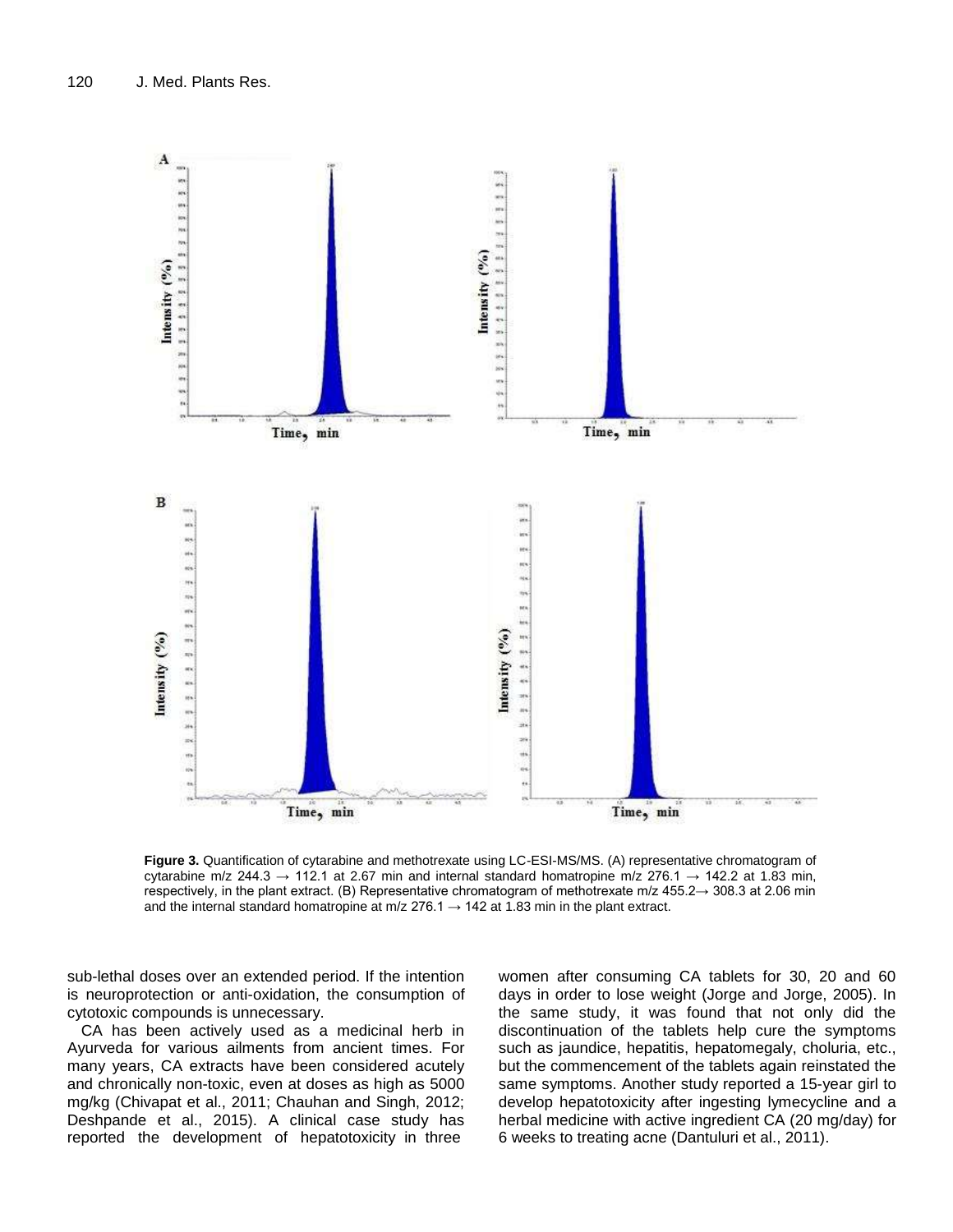The study concluded that the deranged liver function and coagulation profile were in fact caused by herbal medicine containing CA. Methotrexate and Cytarabine are well-known hepatotoxicity inducers (Sotoudehmanesh et al., 2010; Thatishetty et al., 2013). Consequently, chemotherapic drugs methotrexate and cytarabine might play a role in hepatotoxicity caused by CA ingestion in different cases. Ingestion of crude plant extract can cause many such interactions.

## **Library of secondary metabolites**

Since the pharmacological activities of 154 compounds have been reported in human or human cell lines, we have the name, chemical formulae, therapeutic activity in humans as well as the MS/MS data for these 154 plant products (many given under different categories). This list should be combined with compounds from aqueous and other extracts of CA in the future. This compilation should be continued to include all medicinal plants. A detailed database of secondary metabolites from all medicinal plants will be of great pharmaceutical use. To complete the knowledge, (1) all the compounds are to be studied *in vitro*/*ex vivo*/*in vivo* and (2) the peaks with MS and MS/MS data (including compounds with less than 100% matching) should be identified *de novo* as well as their effects should be studied. Natural products are the most proven source of novel drug candidates. An integrated approach involving virtual screening, automated high content assays and high impact technologies for fractionation as well as assay development is urgently needed in drug discovery research (Cremin and Zeng, 2002; Koehn, 2008). The availability of purified natural products and experimental high-throughput screening can synergize to yield new therapies.

# **Conclusions**

TM should make sure of the identity of the compounds present in the extract. This will identify the harmful compounds. The presence of the active molecules indicates the efficacy of the extract. TM should undergo pharmacological tests to gain acceptance. Equally important issues are quality assurance and Good Manufacturing Practices (GMP). TM can assure the safety of plant compounds after enzyme inhibitors, toxins, environmental pollutants, and cytotoxic substances are removed. The approach used in this study is affordable, efficient, and safe.

# **CONFLICT OF INTERESTS**

The authors have not declared any conflict of interests.

## **REFERENCES**

- Abdulla MA, Al-Bayaty FH, Younis LT, Hassan A (2010). Anti-ulcer activity of Centella asiatica leaf extract against ethanol-induced gastric mucosal injury in rats. Journal of Medicinal Plant Research 4(13):1253-1259.
- Albert-García JR, Calatayud JM (2008). Determination of the herbicide benfuresate by its photo-induced chemiluminescence using flow multi commutation methodology. Talanta 75(3):717-724.
- Antony B, Santhakumari G, Merina B, Sheeba V, Mukkadan J (2006). Hepatoprotective effect of *Centella asiatica* (L) in carbon tetrachloride induced liver injury in rats. Indian Journal of Pharmaceutical Sciences 68(6):772-776.
- Arora R, Kumar R, Agrawal A, Reeta KH, Gupta YK (2018). Comparison of three different extracts of Centella asiatica for antiamnesic, antioxidant and anticholinergic activities: *in vitro* and *in vivo* study. Biomedicine and Pharmacotherapy 105(2018):1344-1352.
- Arumugam T, Muniappan A, Pillai YJK, Sekar T (2011). Phytochemical screening and antibacterial activity of leaf and callus extracts of Centella asiatica. Bangladesh Journal of Pharmacology 6(1):55-60.
- Barnes PM, Powell-Griner E, McFann K, Nahin RL (2004). Complementary and alternative medicine use among adults: United States, 2002. Advance Data 27(343):1-19.
- Bown DN, Ríos JR, Del Angel CG, Guerrero JC, Méndez JF (1984). Evaluation of chlorphoxim used against Anopheles albimanus on the south coast of Mexico: 1. Results of indoor chlorphoxim applications and assessment of the methodology employed. Bulletin of Pan American Health Organisation 18(4):379-388.
- Chauhan PK, Pandey IP, Dhatwalia VK (2010). Evaluation of the antidiabetic effect of ethanolic and methanolic extracts of centella asiatica leaves extract on alloxan induced diabetic rats. Advanced Biomedical Research 4(1):27-30.
- Chauhan PK, Singh V (2012). Acute and subacute toxicity study of the acetone leaf extract of centella asiatica in experimental animal models. Asian Pacific Journal of Tropical Biomedicine 2(2):511-513.
- Chen XW, Sneed KB, Pan SY, Cao C, Kanwar JR, Chew H, Zhou SF (2012). Herb-drug interactions and mechanistic and clinical considerations. Current Drug Metabolism 13(5):640-651.
- [Chen Y,](https://www.ncbi.nlm.nih.gov/pubmed/?term=Chen%20Y%5BAuthor%5D&cauthor=true&cauthor_uid=15058206) [Han T,](https://www.ncbi.nlm.nih.gov/pubmed/?term=Han%20T%5BAuthor%5D&cauthor=true&cauthor_uid=15058206) [Qin L,](https://www.ncbi.nlm.nih.gov/pubmed/?term=Qin%20L%5BAuthor%5D&cauthor=true&cauthor_uid=15058206) [Rui Y,](https://www.ncbi.nlm.nih.gov/pubmed/?term=Rui%20Y%5BAuthor%5D&cauthor=true&cauthor_uid=15058206) [Zheng H](https://www.ncbi.nlm.nih.gov/pubmed/?term=Zheng%20H%5BAuthor%5D&cauthor=true&cauthor_uid=15058206) (2003). Effect of total triterpenes from Centella asiatica on the depression behavior and concentration of amino acid in forced swimming mice. Zhong yao cai= Zhongyaocai= Journal of Chinese medicinal materials 26(12):870- 873.
- Cheng CL, Koo MW (2000). Effects of Centella asiatica on ethanol induced gastric mucosal lesions in rats. Life Sciences 67(21):2647– 2653.
- Chimbalkar AD, Babu V, Ram B, Mhaske GS (2015). Comparative evaluation of combination of extracts of centella asiatica and glycyrrhiza glabra for presentation of haloperidol induced Catalepsy. American Journal of Ethnomedicine 2(1):53-57.
- Chippada SC, Volluri SS, Bammidi SR, Vangalapati M (2011). *In vitro*  anti inflammatory activity of methanolic extract of Centella asiatica by herb membrane stabilization. Rasayan Journal of Chemistry 4(2):457-460.
- Chivapat S, Chavalittumrong P, Tantisira MH (2011). Acute and subchronic toxicity studies of a standardized extract of Centella asiatica ECa 233. Thai Journal of Pharmaceutical Sciences 35(2011):55-64.
- Clarke TC (2018). The use of complementary health approaches among U.S. Adults with a recent cancer diagnosis. The Journal of Alternative and Complementary Medicine 24(2):139-145.
- Cove D (2015). The moss Physcomitrella patens. Annual Reviews of Genetics 39(1):339-358.
- Cremin PA, Zeng L (2002). High-throughput analysis of natural product compound libraries by parallel LC-MS evaporative light scattering detection. Analytical Chemistry 74(21):5492-5450.
- Dam H, Søndergaard E (1953). Comparison of the anticoagulant action of 3-(alpha-p chlorphenyl-beta-acetylethyl)-4-hydroxycoumarin (coumachlor) and dicoumarol in chicks and rats. Acta Pharmacologica et Toxicologica 9(2):137-147.
- Dantuluri S, North-Lewis P, Karthik SV (2011). Gotu Kola induced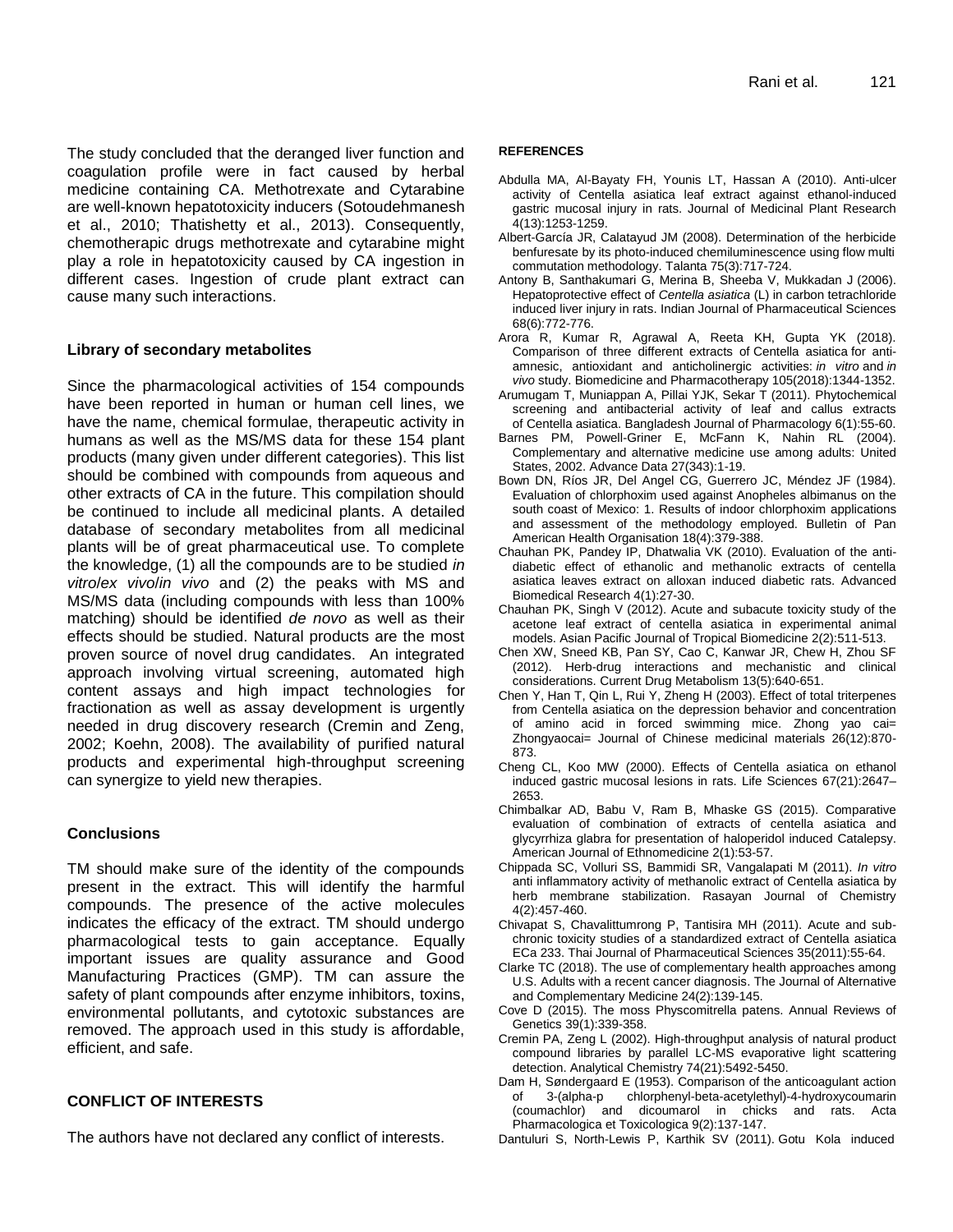hepatotoxicity in a child – Need for caution with alternative remedies. Digestive and Liver Diseases 43(6):500.

- Dash BK, Faruquee H, Biswas S, Alam MJ, Sisir S, Prodhan U (2011). Antibacterial and antifungal activities of several extracts of centella asiatica l. against some human pathogenic microbes. Life Sciences and Medicine Research LSMR-35.
- Deshpande PO, Mohan V, Thakurdesai P (2015). Preclinical safety assessment of standardized extract of *Centella asiatica (L.)* urban leaves. Toxicology International 22(1):10-20.
- Dhawan D, Gupta J (2017). Comparison of different solvents for phytochemical extraction potential from *Datura metel* plant leaves. International Journal of Biological Chemistry 11(1):17- 22.
- Ding JZ, Song CW, Zhang S, Liu JY, Huang RZ (2014). Identification of major components of Xingsusan decoction by HPLC-HR-TOF/MS. Zhong yao cai= Zhongyaocai= Journal of Chinese medicinal materials 37(8):1458-1462.
- Emran T, Dutta M, Uddin MM, Nath A, Uddin MZ (2016). Antidiabetic potential of the leaf extract of Centella asiatica in alloxaninduced diabetic rats. Jahangirnagar University Journal of Biological Sciences 4(1):51-59.
- Emran TB, Dutta M, Nasiruddin MM, Nath AK, Ziiauddin MD (2015). Antidiabetic potential of the leaf extract of Centella asiatica in alloxan induced diabetic rats. Jahangirnagar University Journal of Biological Sciences 4(1):51-59.
- Fujiki H, Suganuma M, Tahira T, Yoshioka A, Nakayasu M, Endo Y, Shudo K, Takayama S, Moore RE, Sugimura T (1983). New classes of tumor promoters: teleocidin, aplysiatoxin, and palytoxin. Princess Takamatsu Symposium 14(1983):37-45. (https://www.ncbi.nlm.nih.gov/pubmed/6151565 )
- Gao ZH, Don XR, Gao RR, Sun DA (2015). Unusual microbial lactonization and hydroxylation of asiatic acid by Umbelopsis isabellina. Journal of Asian Natural Products Research 17(11):1059- 1064.
- George M, Joseph L, Ramaswamy (2009). Antidiarrhoeal and antioxidant effects of *Centella asiatica* extract. Asian Journal of Chemistry 21(4):2957-2962.
- George M, Joseph L, Ramaswamy R (2008). Effect of *Centella asiatica* extract on nociception, experimental diabetes and hyperlipidemia in mice and rats. International Journal of Biological and Chemical Sciences 2(1):59-65.
- Gnanapragasam A, Kumar Ebenezar K, Sathish V, Govindaraju P, Devaki T (2004). Protective effect of *Centella asiatica* on antioxidant tissue defense system against adriamycin induced cardiomyopathy in rats. Life Sciences 76(5):585-597.
- Gohil KJ, Patel JA, Gajjar AK (2010). Pharmacological review on *Centella asiatica*: A potential herbal cure-all. Indian Journal of Pharmaceutical Scienecs 72(5):546-556.
- Gromek K, Drumond N, Simas P (2015). Pharmacovigilance of herbal medicines. International Journal of Risk and Safety in Medicine 27(2):55-65.
- Gulumian M, Yahaya ES, Steenkamp V (2018). African herbal remedies with antioxidant activity: A potential resource base for wound treatment. Evidence-Based Complementary and Alternative Medicine 2018.
- Hamid IS, Widjaja NMR, Damayanti R (2016). Anticancer activity of *Centella asiatica* leaves extract in Benzo(a)pyrene-Induced mice. International Journal of Pharmacognosy and Phytochemical Research 8(1):80-84.
- Hasenbein S, Lawler SP, Geist J, Connon RE (2016). A long-term assessment of pesticide mixture effects on aquatic invertebrate communities. Environmental Toxicology and Chemistry 35(1):218- 232.
- Haustein KO (1973). Comparison of therapeutic and toxic actions of ouabain, gitoxin and 16-epi-gitoxin on isolated atria at different extracellular potassium concentrations. European Journal of Pharmacology 21(2):195-202.
- Hayatsu M, Mizutani A, Hashimoto M, Sato K, Hayano K (2001). Purification and characterization of carbaryl hydrolase from Arthrobacter sp. RC100. FEMS Microbiology Letters 201(1):99-103.
- Heinric M, Lee TH (2004). Galanthamine from snowdrop the development of a modern drug against Alzheimer's disease from local Caucasian knowledge*.* Journal of Ethnopharmacology 92(2- 3):147-162.
- Hikiji W, Yamaguchi K, Saka K, Hayashida M, Ohno Y, Fukunaga T (2013). Acute fatal poisoning with Tolfenpyrad. Journal of Forensic and Legal Medicine 20(8):962-964.
- Hocaoglu N, Atilla R, Onen F, Tuncok Y (2008). Early-onset pancytopenia and skin ulcer following low-dose methotrexate therapy. Human and Experimental Toxicology 27(7):585-589.
- Hossain MG, Alam MK, Rahman S (2005). Anticonvulsant and sedative effect of ethanolic extract of *Centella asiatica* on albino mice. Hamdard Medicus 48(1):98-101. [\(https://eurekamag.com/research/004/398/004398321.php;](https://eurekamag.com/research/004/398/004398321.php) https://www.researchgate.net/publication/269992230\_Anticonvulsant
	- \_and\_Sedative\_Effect\_of\_Ethanolic\_Extract\_of\_Centella\_Asiatica\_o n\_Albino\_Mice)
- Hyde EG, Carmichael WW (1991). Anatoxin-a(s), a naturally occurring organophosphate, is an irreversible active site-directed inhibitor of acetylcholinesterase (EC3.1.1.7). Journal of Biochemical Toxicology 6(3):195-201.
- Idris FN, Nadzir MM (2017). Antimicrobial activity of *Centella asiatica* on *Aspergillus niger* and Bacillus Subtilis. Chemical Engineering Transactions 56(2017):1381-1386.
- Jenwitheesuk K, Rojsanga P, Chowchuen B, Surakunprapha P (2018). A prospective randomized, controlled, double-blind trial of the efficacy using centella cream for scar improvement. Evidence Based Complement and Alternative Medicine.
- Jiang B, Wang H, Fu QM, Li ZY (2008). The chiral pyrethroid cycloprothrin:stereoisomer synthesis and separation and stereoselective insecticidal activity. Chirality 20(2):96-102.
- Jorge OA, Jorge AD (2005). Hepatotoxicity associated with the ingestion of *Centella asiatica*. Revista Espanola de Enfermedades Digestivas 97(2):115-124.
- Kari FW, Mennear JH, Farnell D, Thompson RB, Huff JE (1989). Comparative carcinogenicity of two structurally similar phenylenediamine dyes (HC blue no. 1 and HC blue no. 2) in F344/N rats and B6C3F1 mice. Toxicology 56(2):155-165.
- Kim OT, Kim MY, Hong MH, Ahn JC, Hwang B (2004). Stimulation of asiaticoside accumulation in the whole plant cultures of *Centella asiatica* (L.) urban by elicitors. Plant Cell Reports 23(5):339-344.
- Klayman DL, Lin AJ, Acton N, Scovill JP, Hoch JM, Milhous WK, Theoharides AD, Dobek AS (1984). Isolation of artemisinin (qinghaosu) from Artemisia annua growing in the United States. Journal of Natural Products 47(4):715-717.
- Koehn FE (2008). High impact technologies for natural products screening. In Natural Compounds as Drugs Volume I (pp. 175-210). Birkhäuser Basel.
- Korsnes MS, Espenes A, Hermansen LC, Loader JI, Miles CO (2013). Cytotoxic responses in BC3H1 myoblast cell lines exposed to 1 desulfoyessotoxin. Toxicology *in Vitro* 27(6):1962-1969.
- Korsnes MS, Hetland DL, Espenes A, Aune T (2006). Induction of apoptosis by YTX in myoblast cell lines via mitochondrial signalling transduction pathway. Toxicology *in Vitro* 20(8):1419-1426.
- Kumar A, Dogra S, Prakash A (2009). Neuroprotective Effects of *Centella asiatica* against intracerebroventricular colchicine-induced cognitive impairment and oxidative stress. International Journal of Alzheimer's Disease Article ID 972178, 8 p. http://dx.doi.org/10.4061/2009/972178
- Kumar V, Babu V, Nagarajan K, Machawal L, Bajaj U (2015). Protective effects of *Centella asiatica* against isoproterenol-induced myocardial infarction in rats: biochemical, mitochondrial and histological findings. The Journal of Phytopharmacology 4(2):80-86.
- Kumari S, Deori M, Elancheran R, Kotoky J, Devi R (2016). *In vitro* and *In vivo* antioxidant, anti-hyperlipidemic properties and chemical characterization of *Centella asiatica* (L.) extract. Frontiers in Pharmacology 7(2016):400.
- Lalitha V, Kiran B, Raveesha KA (2013). Antibacterial and antifungal activity of aqueous extract of *Centella asiatica* L. against some important fungal and bacterial species. World Journal of Pharmacy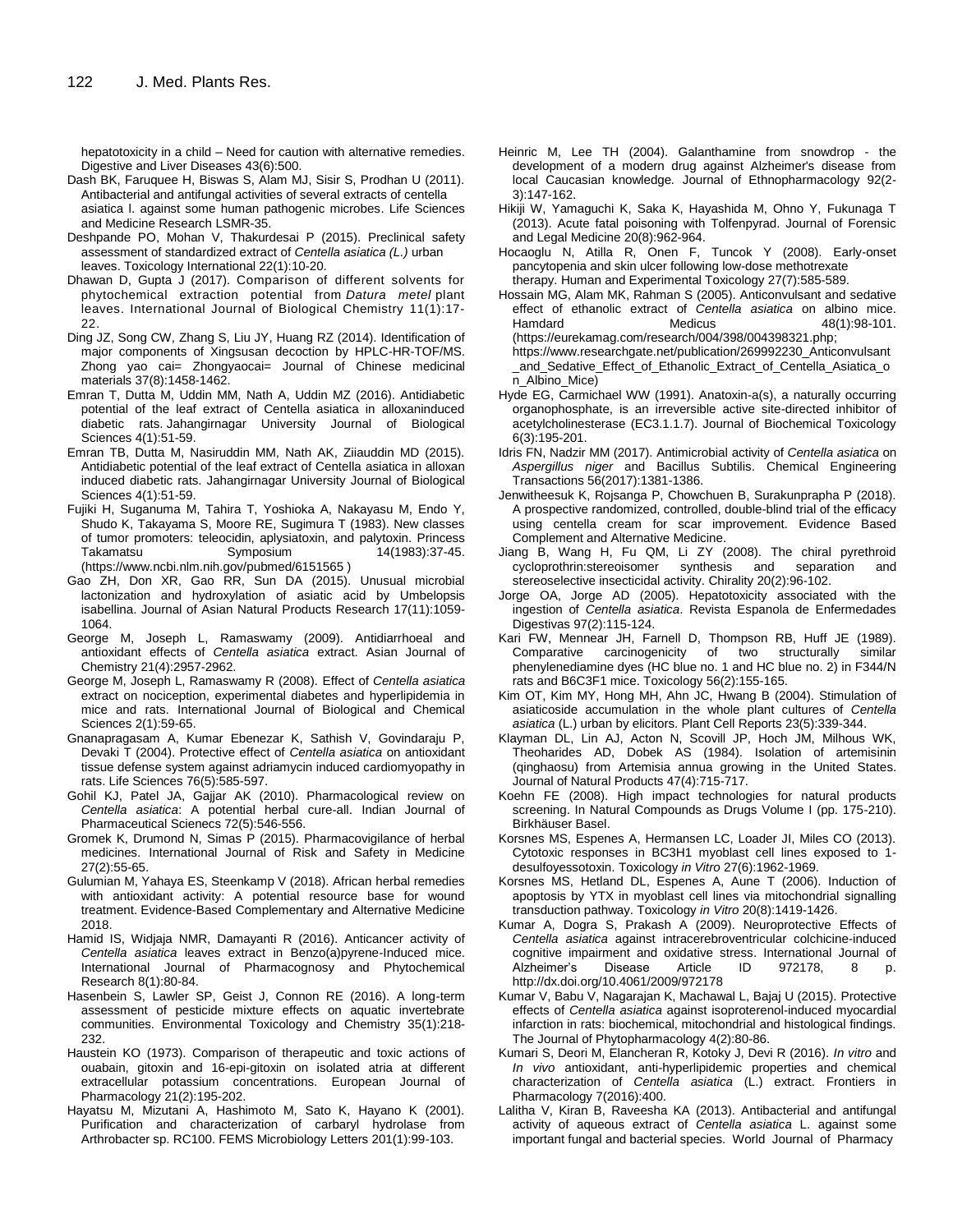and Pharmaceutical Sciences 2(6):4744-4752.

- Leenheers LH, Ravensberg JC, Kerstens HJ, Jongen MJ (1992). Gas chromatographic determination of the pesticide dodemorph for assessment of occupational exposure*.* Journal of Chromatographic Science 30(6):228-232.
- Levesque F, Seeberger PH (2012). Continuous-flow synthesis of the anti-malaria drug artemisinin. Angewandte Chemie International Edition England 51(7):1706-1709.
- Li S, Blain EJ, Cao J, Caterson B, Duance VC (2014). Effects of the mycotoxin nivalenol on bovine articular chondrocyte metabolism *in vitro.* PLoS One 9(10):e109536.
- Libro R, Giacoppo S, Soundara Rajan T, Bramanti P, Mazzon E (2016). Natural phytochemicals in the treatment and prevention of dementia: An overview. Molecules 21(4):518.
- Lobay D (2015). Rauwolfia in the treatment of hypertension. Integrative Medicine: A Clinician's Journal 14(3):40.
- Manasa MR, Sachin ID (2016). Anticonvulsant action of aqueous extract of *Centella asiatica* and sodium valproate—A comparative study in pentylenetetrazole-induced seizures. National Journal of Physiology, Pharmacy and Pharmacology 6(2):128-131.
- Manyam BV, Dhanasekaran M, Hare TA (2004). Effect of antiparkinson drug HP‐200 (Mucuna pruriens) on the central monoaminergic neurotransmitters. Phytotherapy Research: An International Journal Devoted to Pharmacological and Toxicological Evaluation of Natural Product Derivatives 18(2):97-101.
- Maurya KN, Shukla S, Asthana A (2014). Pattern of quantitative inheritance of yield and component traits in opium poppy (*Papaver somniferum* L.). Genetika 46(2):569-578.
- McClure TJ, Mulley RC (1984). Some cytotoxic effects of mixtures of simplexin and huratoxin obtained from the desert rice flower, Pimelea simplex. Toxicon 22(5):775-782.
- Mejean A, Paci G, Gautier V, Ploux O (2014). Biosynthesis of anatoxina and analogues (anatoxins) in cyanobacteria. Toxicon 91(2014):15- 22.
- Meulenbeld GJ, Wujastyk D (2001). Studies on Indian Medical History. New Delhi, India: Motilal Banarsidas.
- Miyata T (2007). Pharmacological basis of traditional medicines and health supplements as curatives. Journal of Pharmacological Sciences 103(2):127-131.
- Moreno EJ, Puc CA, Cáceres FM, Pena RLM, Gamboa AMM (2005). Two new zinniol-related phytotoxins from Alternaria solani. Natural Product Research 19(6):603-607.
- Mörike KL, Gleiter CH (2014). Herbal medicines: when to use or not to use?. Der Internist 55(11):1361-1366.
- Nagaraju R, Joshi AK, Rajini PS (2015). Organophosphorus insecticide, monocrotophos, possesses the propensity to induce insulin resistance in rats on chronic exposure. Journal of Diabetes 7(1):47- 59.
- Nahin RL, Straus SE (2001). Research into complementary and alternative medicine: problems and potential. British Medical Journal 322(7279):161-164.
- Narahari RS, Aggithaya GM, Suraj KR (2010). A protocol for systematic reviews of Ayurveda treatments. International Journal of Ayurveda Research 1(4): 254-267.
- Nasim SA, Dhir B (2010). Heavy metals alter the potency of medicinal plants. Reviews of Environmental Contamination and Toxicology 203(2010):139-149.
- Naz E, Ahmad M (2009). Evaluation of five indigenous medicinal plants of Sindh, Pakistan for their antifungal potential. Pakistan Journal of Scientific and Industrial Research 52(6):328-333.
- Ncube B, Finnie JF, Van Staden J (2013). Dissecting the stress metabolic alterations in *in vitro* Cyrtanthus regenerants. Plant Physioliology and Biochemistry 65(2013):102-110.
- Orhan IE (2012). *Centella asiatica* (L.) Urban: From traditional medicine to modern medicine with Neuroprotective Potential. Evidence Based Complement and Alternative Medicine 2012:946259.
- Park JH, Choi JY, Son DJ, Park EK, Song MJ, Hellström M, Hong JT (2017). Anti-Inflammatory effect of titrated extract of *Centella asiatica* in phthalic anhydride-induced allergic dermatitis animal model. International Journal of Molecular Sciences 18(4):738.
- Patocka J, Bielavský J, Cabal J, Fusek J (2000). 3-Nitropropionic acid and similar nitrotoxins. Acta Medica (Hradec Kralove) 43(1)**:**9-13.
- Pita R, Anadon A, Martinez-Larranaga MR (2003). Neurotoxins with anticholinesterase activity and their possible use as warfare agents. Medicina Clinica (Barc) 121(13):511-517.
- Pittella F, Dutra RC, Junior DD, Lopes M, Barbosa NR (2009). Antioxidant and cytotoxic activities of *Centella asiatica* (L) Urb. International Journal of Molecular Sciences 10(9):3713-3721.
- Purohit MP, Wells RE, Zafonte RD, Davis RB, Phillips RS (2012). Neuropsychiatric symptoms and the use of complementary and alternative medicine. PMR: The Journal of Injury, Function, and Rehabilitation 5(1):24-31.

Qureshi M, Mehjabeen, Jahan N, Muhammad S, Mohani N, Wazir A, Baig IA, Ahmad M (2015). Evaluation of neuropharmacological,

analgesic and anti-inflammatory effects of the extract of Centella asiatica (Gotu kola) in mice. African Journal of Pharmacy and Pharmacology 9(41):995-1001.

- Rahman S, Jamal M, Parvin A, Mahfuz-Al-Mamun M, Islam MR (2011). Antidiabetic activity of *Centella asiatica* (L.) Urbana in alloxan induced Type 1 diabetic model rats. Journal of Biosciences 19(2011):23-27.
- Rai N, Agrawal RC, Khan A (2014). *Centella asiatica* extract exhibit anticancer activity against different types of tumours. International Journal of Pure and Applied Biosciences 2(1):122-127. http://www.ijpab.com/form/2014%20Volume%202,%20issue%201/IJ PAB-2014-2-1-122-127.pdf
- Rakotoniriana EF, Munaut F, Decock C, Randriamampionona D, Andriambololoniaina M, Rakotomalala T, Rakotonirina EJ, Rabemanantsoa C, Cheuk K, Ratsimamanga SU, Mahillon J, El-Jaziri M, Quetin-Leclercq J, Corbisier AM (2008). Endophytic fungi from leaves of Centella asiatica: Occurrence and potential interactions within leaves. Antonie van Leeuwenhoek 93(1-2):27-36.
- Ramakrishna A, Ravishankar GA (2011). Influence of abiotic stress signals on secondary metabolites in plants. Plant Signal Behavior 6(11):1720-1731.
- Rao KV (1993). Taxol and related taxanes. I. Taxanes of Taxus brevifolia bark. Pharmaceutical Research 10(4):521-524.
- Ren L, Cao QX, Zhai FR, Yang SQ, Zhang HX (2016). Asiatic acid exerts anticancer potential in human ovarian cancer cells via suppression of PI3K/Akt/mTOR signalling. Journal of Pharmaceutical Biology 54(11):2377-2382.
- Rocha FF, Almeida CS, Dos Santos RT, Santana SA, Costa EA, De Paula JR, Vanderlinde FA (2011). Anxiolytic-like and sedative effects of Hydrocotyle umbellata L., Araliaceae, extract in mice. Revista Brasileira de Farmacognosia 21(1):115-120.
- Sabaragamuwa R, Perera CO, Fedrizzi B (2018). *Centella asiatica* (Gotu kola) as a neuroprotectant and its potential role in healthy ageing. Trends in Food Science & Technology 79 (2018):88-97.
- Saedder EA, Brock B, Nielsen LP, Bonnerup DK, Lisby M (2014). Identifying high-risk medication: A systematic literature review. European Journal of Clinical Pharmacology 70(6):637-645.
- Saha S, Guria T, Sibgha T, Maity TK (2013). Evaluation of analgesic and anti-inflammatory activity of chloroform and methanol extracts of *Centella asiatica* Linn. [ISRN Pharmacolo](https://www.ncbi.nlm.nih.gov/pmc/articles/PMC3858007/)gy 2013:789613.
- Sairam K, Rao CV, Goel RK (2001). Effect of *Centella asiatica* Linn on physical and chemical induced gastric ulceration and secretion in rats. Indian Journal of Experimental Biology 39(2):137-142.
- Schaeffer WI, Smith NE, Payne PA (1975). Physiological and biochemical effects of the mycotoxin patulin on chang liver cell cultures. *In vitro* 11(2):69-77.
- Schobert R, Biersack B, Knauer S, Ocker M (2008). Conjugates of the fungal cytotoxin illudin M with improved tumour specificity. Bioorganic and Medicinal Chemistry 16(18):8592-8597.
- Senthilkumar M (2018). *In vitro* antifungal activity of bioactive compound of *Centella asiatica* (L.) urban. In vitro 3(1).
- Senthilkumar N, Varma P, Gurusubramanian G (2009). Larvicidal and adulticidal activities of some medicinal plants against the Malarial Vector, Anopheles stephensi (Liston). Parasitology Research 104(2):237-244.
- Sheldon MB, Kotte JH (1957). Effect of *Rauwolfia serpentina* and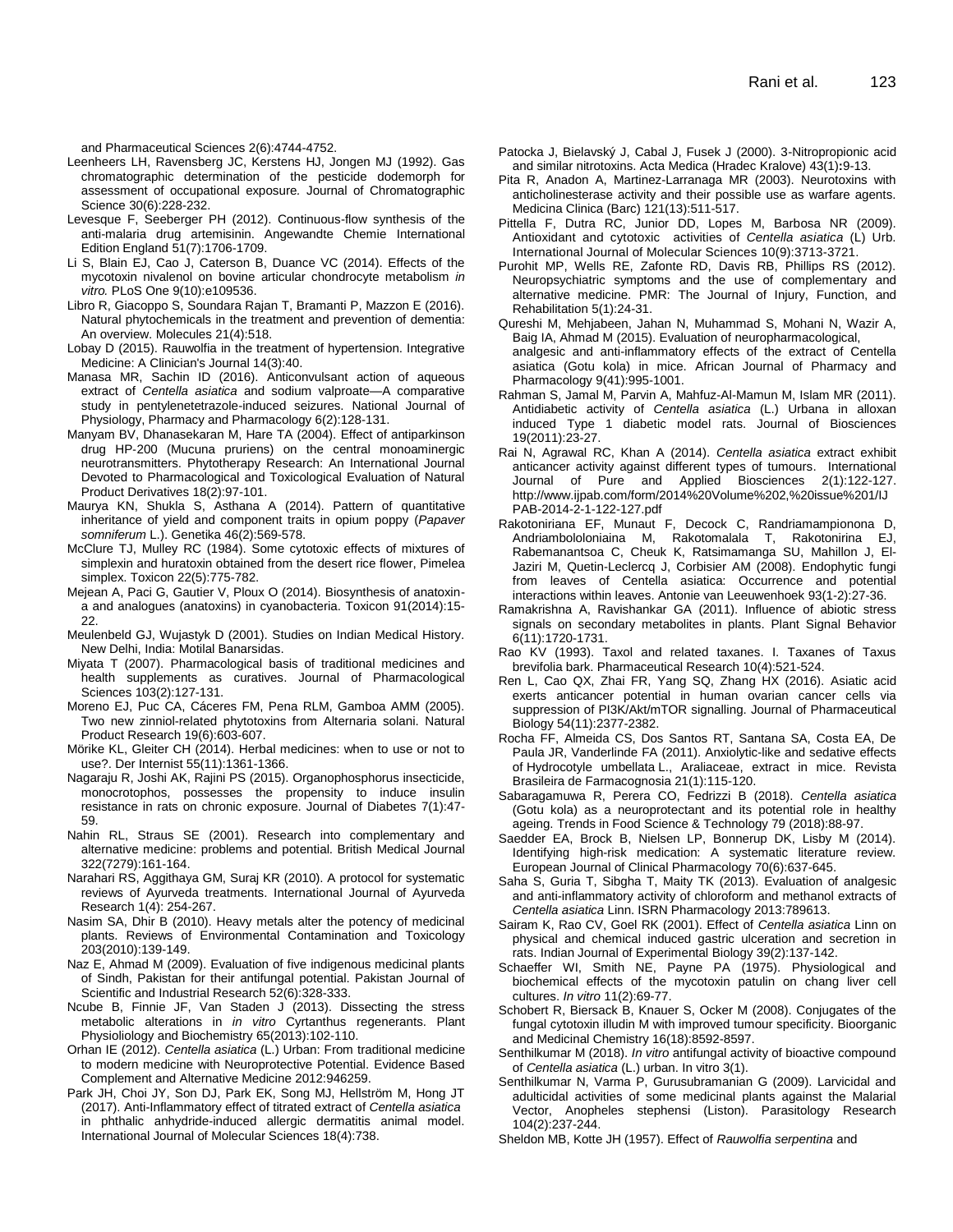reserpine on the blood pressure in essential hypertension; a longterm double-blind study. Circulation 16(2):200-206.

- Shen Y (1997). Determination of furanoterpenoid toxins from sweet potato by thin-layer chromatography*.* Se pu= Chinese journal of chromatography 15(4):328-330.
- Sivakumar V, Sadiq AM, Bharathi SD (2018). Hepatoprotective activity of *Centella asiatica* linn. against paracetamol induced liver damage in experimental animals. Emergent Life Science Research 4(1):19-26.
- Skrbić B (2007). Organochlorine and organophosphate pesticide residues in wheat varieties from Serbia. Food Additives Contaminant 24(7):695-703.
- Solfrizzo M, Vitti C, De Girolamo A, Visconti A, Logrieco A, Fanizzi FP (2004). Radicinols and radicinin phytotoxins produced by Alternaria radicina on carrots. Journal of Agricultural and Food Chemistry 52(11):3655-3660.
- Somboonwong J, Kankaisre M, Tantisira B, Tantisira MH (2012). Wound healing activities of different extracts of Centella asiatica in incision and burn wound models: an experiment animal study. BMC Complementary and Alternative Medicine 12(1):103.
- Somchit MN, Sulaiman MR, Zuraini A, Samsuddin L, Somchit N, Israf DA, Moin S (2004). Antinociceptive and anti-inflammatory effects of *Centella asiatica.* Indian Journal of Pharmacology 36(4):377-380. http://www.ijp-online.com/article.asp?issn=0253-

7613;year=2004;volume=36;issue=6;spage=377;epage=380;aulast= Somchit

- Sotoudehmanesh R, Anvari B, Akhlaghi M, Shahraeeni S, Kolahdoozan S (2010). Methotrexate Hepatotoxicity in Patients with Rheumatoid Arthritis. [Middle East Journal of Digestive Dise](https://www.ncbi.nlm.nih.gov/pmc/articles/PMC4154822/)ases 2(2):104-109.
- Soyingbe OS, Mongalo NI, Makhafola TJ (2018). *In vitro* antibacterial and cytotoxic activity of leaf extracts of *Centella asiatica* (L.) Urb, *Warburgia salutaris* (Bertol. F.) Chiov and *Curtisia dentata* (Burm. F.) CA Sm-medicinal plants used in South Africa. BMC complementary and alternative medicine 18(1):315.
- Sudha S, Kumaresan S, Amit A, David J, Venkataraman BV (2002). Anti-convulsant activity of different extracts of centella asiatica and bacopa monnieri in animals. Journal of Natural Remedies 2(1):33-41.
- Sun H, Dong W, Zhang A, Wang W, Wang X (2012). Pharmacokinetics study of multiple components absorbed in rat plasma after oral administration of stemonae radix using ultra-performance liquidchromatography/mass spectrometry with automated METABOLYNX software analysis. Journal of Separation Science 35(24):3477-3485.
- Sun H, Liu J, Zhang A, Zhang Y, Meng X, Hang Y, Zhang Y, Wang X (2016). Characterization of the multiple components of Acanthopanax Senticosus stem by ultra-high performance liquid chromatography with quadrupole time-of-flight tandem mass spectrometry. Journal of Separation Science 39(3):496-502.
- Sushen U, Chouhan A, Ali K, Ranjesh V (2017). Medicinal Properties of *Centella asiatica* (L.): A review. European Journal of Pharmaceutical and Medicinal Research 4(9):261-268. http://www.ejpmr.com/admin/assets/article\_issue/1504173496.pdf
- Telles S, Pathak S, Singh N, Balkrishna A (2014). Research on traditional medicine: what has been done, the difficulties, and possible solutions. Evidence-based Complementary and Alternative Medicine 2014(2014):495635.
- Teng L, Jin K, He K, Bian C, Chen W, Fu K, Zhu T, Jin Z (2010). Use of complementary and alternative medicine by cancer patients at Zheijang University Teaching Hospital Zhuij Hospital, China. African Journal of Traditional, Complementary and Alternative Medicine 7(4):322-30.
- Thatishetty AV, Agresti N, O'Brien CB (2013). Chemotherapy-Induced Hepatotoxicity. Clinical Liver Disease 17(4):671-686.
- Tokuyama T, Daly J, Witkop B (1969). The structure of batrachotoxin, a steroidal alkaloid from the Colombian arrow poison frog, phyllobatesaurotaenia, and partial synthesis of batrachotoxin and its analogs and homologs. Journal of American Chemical Society 91(14):3931-3938.
- Tookey HL, Spencer GF, Grove MD, Kwolek WF (1976). Codeine and morphine in Papaver somniferum grown in a controlled environment. Planta Medica 30(4):331-336.
- Visweswari G, Prasad KS, Chetan PS, Lokanatha V, Rajendra W
- (2010). Evaluation of the anticonvulsant effect of Centella asiatica (gotu kola) in pentylenetetrazol-induced seizures with respect to cholinergic neurotransmission. Epilepsy & Behavior 17(3):332-335.
- Wanasuntronwong A, Tantisira MH, Tantisira B, Watanabe H (2012). Anxiolytic effects of standardized extract of Centella asiatica (ECa 233) after chronic immobilization stress in mice. Journal of Ethnopharmacology 143(2):579-585.
- Wang XS, Dong Q, Zuo JP, Fang JN (2003). Structure and potential immunological activity of a pectin from *Centella asiatica* (L.) Urban. Carbohydrate Research 338(22):2393-2402.
- Wang Y, Jin HY, Jiang YB, Sun L, Ma SC (2014). Census of pesticide residues and suggestions for control in traditional Chinese medicine. Zhongguo Zhong yao za zhi= Zhongguo zhongyao zazhi= China journal of Chinese Materia Medica 39(5):807-811.
- Weaver BA (2014). How Taxol/paclitaxel kills cancer cells. Molecular biology of the cell 25(18):2677-2681.
- West SD, Weston JH, Day EW (1988). Gas chromatographic determination of residue levels of the herbicides trifluralin, benefin, ethalfluralin, and isopropalin in soil with confirmation by mass selective detection. Association of official analytical chemists 71(6):1082-1085.
- Wijeweea P, Arnason JT, Koszycki D, Merali Z (2006). Evaluation of anxiolytic properties of Gotukola – (Centella asiatica) extracts and asiaticoside in rat behavioral models. Phytomedicine 13(9-10):668- 676.
- Wishart DS, Knox C, Guo AC, Shrivastava S, Hassanali M, Stothard P, Chang Z, Woolsey J (2006). DrugBank: a comprehensive resource for in silico drug discovery and exploration. Nucleic Acids Research, 34(1):668-72.
- Yabe K, Matsushima K, Koyama T, Hamasaki T (1994). Purification and characterization of o-methyltransferase i involved in conversion of demethylsterigmatocystin to sterigmatocystin and of dihydrodemethylsterigmatocystin to dihydrosterigmatocystin during aflatoxin biosynthesis. Applied and Environmental Microbiology 64(1):166-171.
- Yoosook C, Bunyapraphatsara N, Boonyakiat Y, Kantasuk C (2000). Anti-herpes simplex virus activities of crude water extracts of Thai medicinal plants. Phytomedicine 6(6): 411-419.
- Zhang FS, Lv YL, Zhao Y, Guo SX (2013). Promoting role of an endophyte on the growth and contents of kinsenosides and flavonoids of Anoectochilus formosanus Hayata, a rare and threatened medicinal Orchidaceae plant. Journal of Zhejiang University Science B 14(9):785-792.
- Zhang Q, Liu C, Wu N, Wu X, Li S (2014). Determination of propargite, tebuconazole and bromopropylate pesticide residues in Taiwan green jujubes by gas chromatography-tandem mass spectrometry. Se pu= Chinese journal of chromatography 32(8):886-889.
- Zheng HM, Choi MJ, Kim JM, Cha KH, Lee KW, Park YH, Hong SS, Lee DH (2016). *Centella asiatica* leaf extract protects against indomethacin-induced gastric mucosal injury in rats. Journal of Medicinal Food 19(1):38-46.
- Zhu J, Wu L, Zhang Q, Chen X, Liu X (2012). Investigation the interaction of Daphnin with human serum albumin using optical spectroscopy and molecular modeling methods. Spectrochimica Acta Part A: Molecular and Biomolecular Spectroscopy 95(2012):252-257.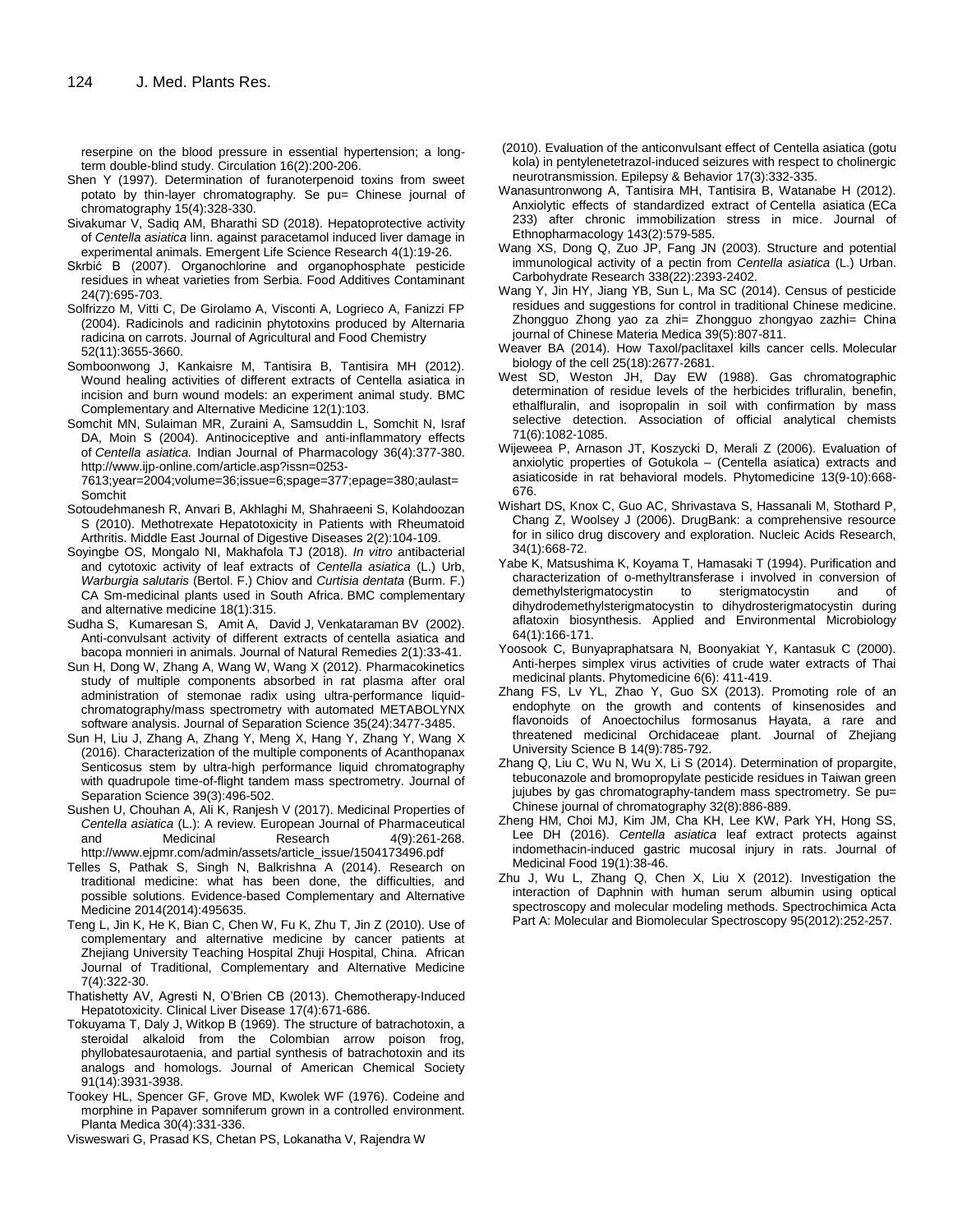**Table S1.** Anti-cancer compounds from CA extract:

| S/N | Compound<br>name          | M/z      | <b>Functions</b>                                                                                                                                                                                                                                   | <b>References</b>           |
|-----|---------------------------|----------|----------------------------------------------------------------------------------------------------------------------------------------------------------------------------------------------------------------------------------------------------|-----------------------------|
| 1.  | Alloantolactone           | 233.1897 | Induces Apoptosis and Cell Cycle Arrest in Lung<br>Squamous Cancer SK-MES-1 Cells                                                                                                                                                                  | Zhao et al. (2015)          |
| 2.  | Alismol                   | 221.1894 | Cytotoxic, cytostatic and HIV-1 PR inhibitory activities                                                                                                                                                                                           | Ellithey et al. (2015)      |
| 3.  | Alpha-<br>phellandrene    | 137.1320 | anticancer and antioxidant activities of Schinusmolle L.<br>and SchinusterebinthifoliusRaddi berries essential oils                                                                                                                                | Bendaoud et al.<br>(2010)   |
| 4.  | Altersolanol              | 337.0925 | in vitro cytotoxic activity against 34 human cancer cell<br>lines with mean IC50 (IC70) values of 0.005 $\mu$ g ml(-1)<br>$(0.024 \mu g \text{ ml}(-1),$<br>kinase inhibitor, induces cell death by apoptosis through<br>the cleavage by Caspase-3 | Mishra et al. (2015)        |
| 5.  | Alpha-santalol            | 221.1894 | Chemopreventive mechanism for a traditional medicine:<br>induces autophagy and cell death in proliferating<br>keratinocytes                                                                                                                        | Dickinson et al.<br>(2014)  |
| 6.  | Amurensin                 | 534.1737 | Amurensin G inhibits angiogenesis and tumor growth of<br>tamoxifen-resistant breast cancer via Pin1 inhibition                                                                                                                                     | Kim et al. (2012)           |
| 7.  | Asiatic Acid              | 489.3569 | Anti-tumor and anti-angiogenic activity evaluations of<br>asiatic acid                                                                                                                                                                             | Jing et al. (2015)          |
| 8.  | Beta-<br>cyclocostunolide | 233.1536 | anticancer activity study                                                                                                                                                                                                                          | Robinson et al.<br>(2008)   |
| 9.  | beta-Thujaplicin          | 164.0837 | β-Thujaplicinmodulates estrogen receptor signaling and<br>inhibits proliferation of human breast cancer cells                                                                                                                                      | Ko et al. (2015)            |
| 10. | Broussoflavonol           | 422.1729 | Broussoflavonol B restricts growth of ER-negative breast<br>cancer stem-like cells                                                                                                                                                                 | Guo et al. (2013)           |
| 11. | Carbestrol                | 275.0761 | Anti-cancer drug in trial                                                                                                                                                                                                                          | Kogler et al. (1972)        |
| 12. | Ceanothic acid            | 487.3433 | Potent cancer chemopreventive agents                                                                                                                                                                                                               | Nakagawa etal.<br>(2009)    |
| 13. | Chicoric Acid             | 475.0873 | Antioxidant and antiproliferativeactivities                                                                                                                                                                                                        | Elansaryetal. (2015)        |
| 14. | Costunolide               | 233.1897 | <b>Potential Anti-Cancer Activitiy</b>                                                                                                                                                                                                             | Lin et al. (2015)           |
| 15. | Cryptocaryone             | 283.0966 | Induces apoptosis in human androgen independent<br>prostate cancer cells                                                                                                                                                                           | Chen et al. (2010)          |
| 16. | Cytrabine                 | 244.0932 | A pyrimidine nucleoside analog that is used mainly in the<br>treatment of leukemia, especially acute non-<br>lymphoblastic leukemia                                                                                                                | Larrueet al. (2015)         |
| 17. | Damsin                    | 249.1482 | Multiple anticancer effects                                                                                                                                                                                                                        | Villagomez et al.<br>(2013) |
| 18. | Delphinidin               | 303.0383 | Inhibits vascular endothelial growth factor receptor-2<br>phosphorylation, sensitizes prostate cancer cells to<br>TRAIL-induced apoptosis                                                                                                          | Ko et al., 2015             |
| 19. | Dextrin                   | 505.1763 | Anti-tumor effect of pH-responsive dextrin nanogels<br>delivering doxorubicin on colorectal cancer                                                                                                                                                 | Manchun et al.<br>(2015)    |
| 20. | Elesclomol                | 400.1028 | Cellular mechanisms of the cytotoxicity of the anticancer<br>drug elesclomol and its complex with Cu(II)                                                                                                                                           | Hasinoff et al. (2015)      |
| 21. | Ginsenoyne K              | 277.2161 | Cytotoxic phenylpropanoids from carrot                                                                                                                                                                                                             | Yang et al. (2008)          |
| 22. | Isoalantolactone          | 233.1536 | Induces reactive oxygen species mediated apoptosis in<br>pancreatic carcinoma PANC-1 Cells                                                                                                                                                         | Khan et al. (2012)          |
| 23. | Jatrophone                | 312.1725 | Plant anticancer agents. 28. New antileukemicjatrophone<br>derivatives from Jatrophagossypiifolia: structural and<br>stereochemical assignment through nuclear magnetic<br>resonance spectroscopy                                                  | Pessoa et al. (1999)        |
| 24. | Methotrexate              | 455.1596 | Chemotherapy drug                                                                                                                                                                                                                                  | Chu et al. (2015)           |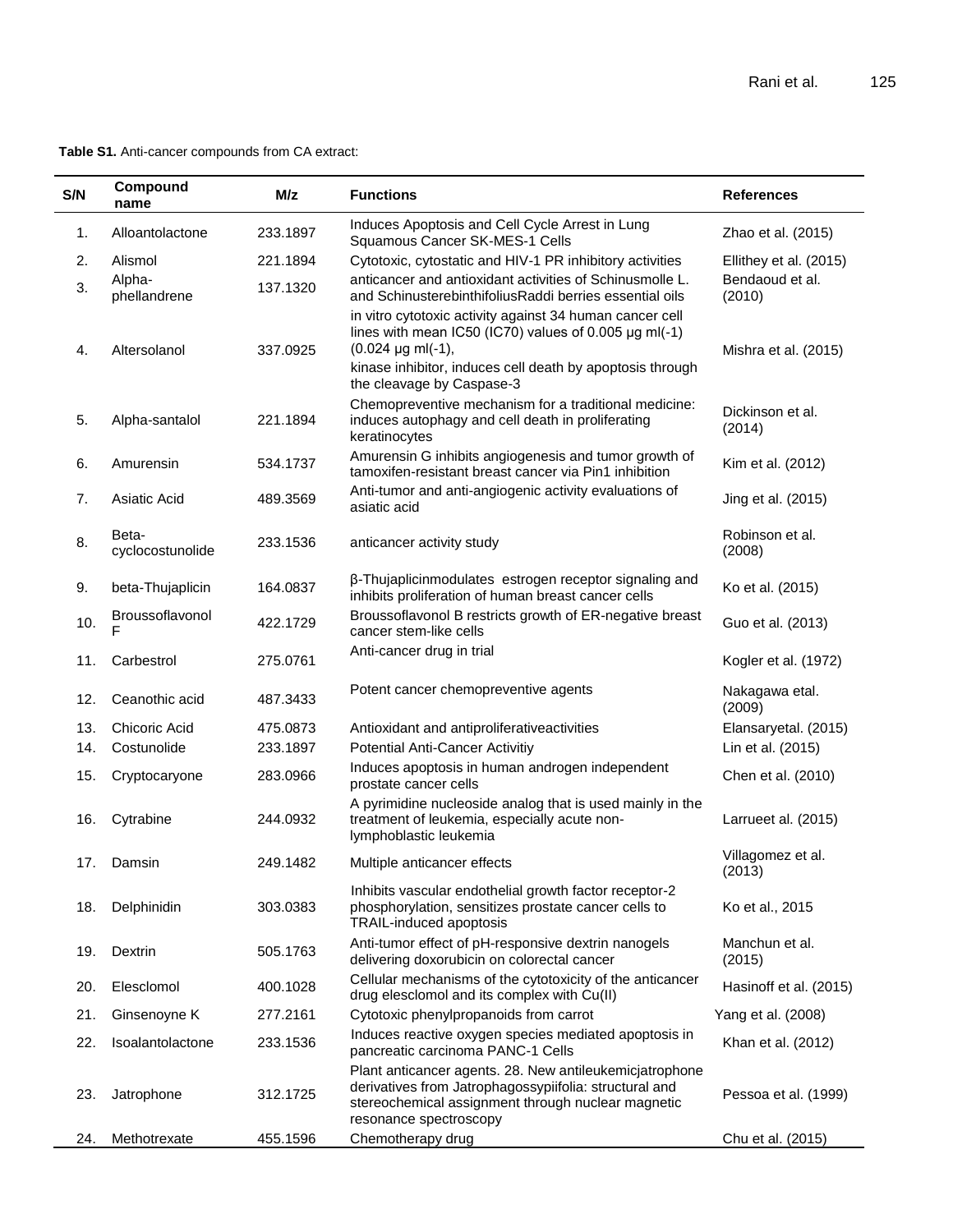**Table S1.** Contd.

| 25. | Mitoxantrone     | 445.2065 | Anthracenedioneantineoplastic agent.                                                                                    | Hussain et al. (2015) |
|-----|------------------|----------|-------------------------------------------------------------------------------------------------------------------------|-----------------------|
| 26. | Parthenolide     | 249.1481 | Inducing apoptosis in acute myelogenous<br>leukemia cells,                                                              | Kim et al. (2015)     |
| 27. | Perillyl alcohol | 153.1269 | Perillyl alcohol for cancer including lung<br>cancer, breast cancer, colon cancer, prostate cancer,<br>and brain cancer | Chen et al. (2015)    |
| 28  | Sorafenib        | 465.1030 | Sorafenib inhibit colonies formation into human<br>hepatocarcinoma cells                                                | Bondì et al. (2015)   |
| 29  | Usambarensine    | 432.2314 | Potential anticancer and antiparasitic                                                                                  | Bonjean et al. (1996) |

**Table S2.** Antioxidant compounds from CA extract.

| S/N | <b>Compound name</b>               | M/z      | <b>Functions</b>                                                                                                                                                                               | <b>References</b>          |
|-----|------------------------------------|----------|------------------------------------------------------------------------------------------------------------------------------------------------------------------------------------------------|----------------------------|
| 1.  | $1,4-Di-O-$<br>caffeoylquinic acid | 515.1194 | of<br>antidiabetic<br>Evaluation<br>antioxidant,<br>and<br>of<br>anticholinesterase<br>activities<br>small<br>anthussonchifolius landraces and correlation with<br>their phytochemical profile | Russo et al.<br>(2015)     |
| 2.  | 5,7-dihydroxy-4-<br>methylcoumarin | 193.0343 | Antioxidants                                                                                                                                                                                   | Kancheva et al.<br>(2010)  |
| 3.  | Cernuoside                         | 449.1088 | Antioxidant properties of cernuoside by the DFT<br>method                                                                                                                                      | Güçlütürk et al.<br>(2012) |
| 4.  | Chicoric Acid                      | 475.0873 | In vitro antioxidant and antiproliferative activities of<br>six international basil cultivars                                                                                                  | Elansary et al.<br>(2015)  |
| 5.  | Chlorogenic Acid                   | 355.1029 | Anantioxidant, may also slow the release<br>of glucose into the bloodstream after a meal                                                                                                       | Zhen et al. (2015)         |
| 6.  | Cyclandelate                       | 277.2161 | Scavenger and antioxidant properties of<br>prenylflavones isolated from<br>Artocarpusheterophyllus                                                                                             | Ko et al. (2015)           |
| 7.  | Epicatechinpentaac<br>etate        | 501.1361 | Cyclooxygenase inhibitory and antioxidant<br>compounds                                                                                                                                         | Seeram et al.<br>(2003)    |
| 8.  | Isorhoifolin                       | 577.1619 | Antidiabetic, antihyperlipidemic and antioxidant<br>effects of the flavonoid rich fraction of<br>Pileamicrophylla (L.) in high fat diet/streptozotocin-<br>induced diabetes in mice.           | Bansal et al.<br>(2012)    |
| 9.  | N-Acetylleucine                    | 172.0986 | First observation of N-acetyl leucine and N-acetyl<br>isoleucine in diabetic patient hair and quantitative<br>analysis by UPLC-ESI-MS/MS                                                       | Min et al. (2015)          |
| 10. | Naringin                           | 579.1767 | Naringin ameliorates cognitive deficits via oxidative<br>stress, proinflammatory factors and the PPARy<br>signaling pathway in a type 2 diabetic rat model.                                    | Qi et al. (2015)           |
| 11. | Norbixin                           | 379.1895 | Bixin and Norbixin Have Opposite Effects on<br>Glycemia, Lipidemia, and Oxidative Stress in<br>Streptozotocin-Induced Diabetic Rats                                                            | Antonio et al.<br>(2005)   |
| 12. | Mangiferin                         | 423.0921 | Antimicrobial and antioxidant activities, inhibitory<br>effects on type II 5a-reductase in vitro, and<br>gastroprotectiveand antidiabetic effects in rodents                                   | Sahoo et al.<br>(2016)     |
| 13. | Phloridzin                         | 435.1282 | Phloridzin reduces blood glucose levels and<br>improves lipids metabolism in streptozotocin-<br>induced diabetic rats                                                                          | Paganga et al.<br>(1999)   |
| 14. | Quercetin-3-O-<br>glucuronide      | 479.0825 | An antioxidant effect in human plasma. In vitro<br>studies indicate that miquelianin is able to reach<br>the central nervous system from the small intestine.                                  | Ishisaka et al.<br>(2014)  |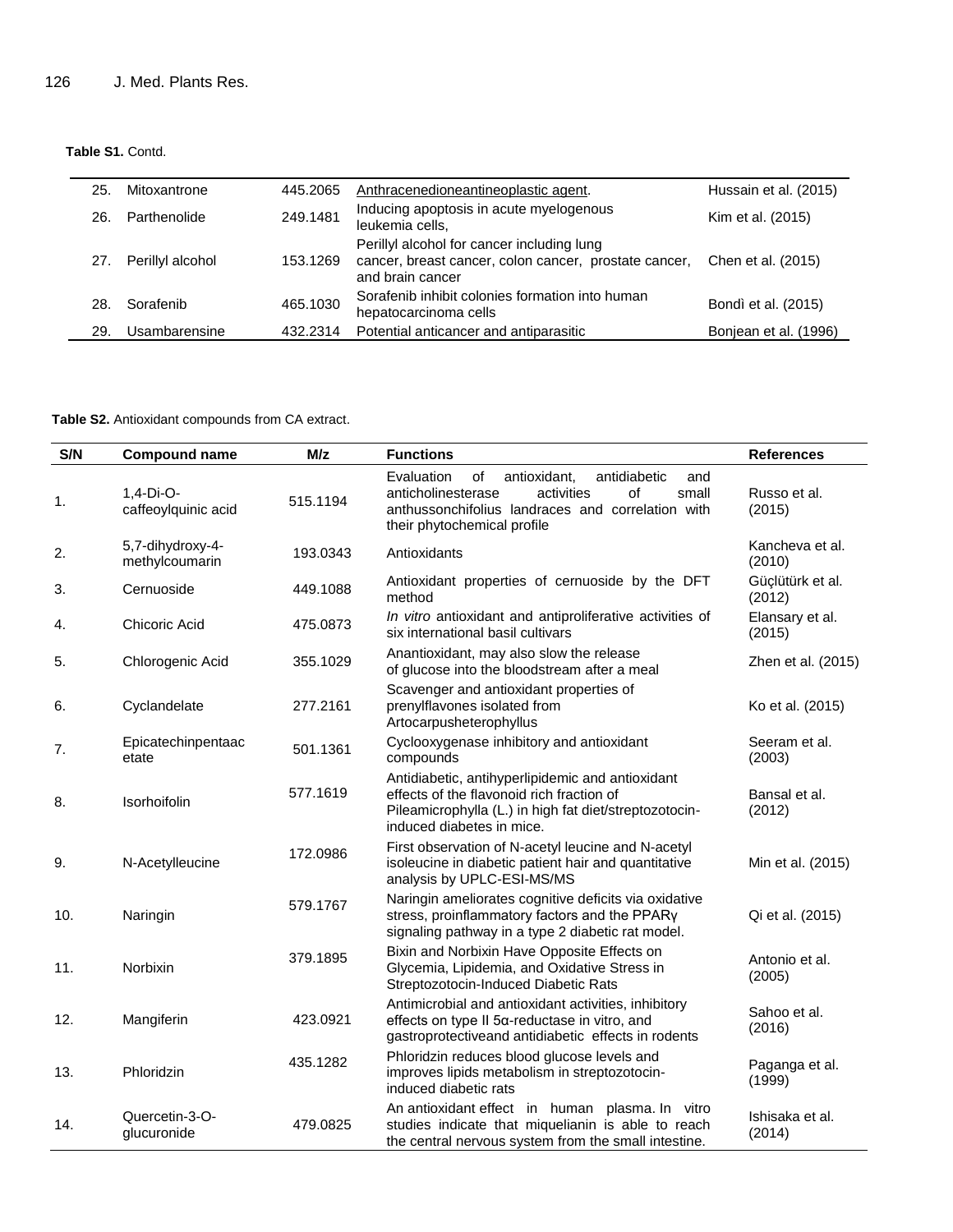**Table S3.** Cytotoxic compounds from CA extract.

| S/N | Compound<br>name      | M/z      | <b>Functions</b>                                                                                                                                   | <b>References</b>            |
|-----|-----------------------|----------|----------------------------------------------------------------------------------------------------------------------------------------------------|------------------------------|
| 1.  | Altersolanol A        | 336.0845 | Altersolanol A: a selective cytotoxic<br>anthraquinone from a Phomopsis sp.                                                                        | Mishra et al. (2015)         |
| 2.  | <b>Biflorin</b>       | 355.1030 | Cytotoxic effects on tumor cells showing<br>antimicrobial, antitumor and antimutagenic<br>activities.                                              | Wisintainer et al.<br>(2014) |
| 3.  | Beta-<br>thujaplicin  | 165.0904 | In vitro cytotoxic and antileishmanial activities                                                                                                  | Capello et al. (2015)        |
| 4.  | Dorsmanin I           | 422.1729 | Cytotoxicity of two naturally occurring<br>flavonoids (dorsmanin F and poinsettifolin B)<br>towards multi-factorial drug-resistant cancer<br>cells | Kuete et al. (2015)          |
| 5.  | Egonol                | 327.2015 | activity egonol-derived<br>Cytotoxic<br>hybrid<br>molecules against Plasmodium falciparum<br>and multidrug-resistant human leukemia cells          | Reiter et al. (2014)         |
| 6.  | Elesclomol            | 400.1028 | Cellular mechanisms of the cytotoxicity of<br>elesclomol and its complex with Cu(II)                                                               | Hasinoff et al. (2011)       |
| 7.  | gamma-<br>Thujaplicin | 164.0837 | Cytotoxicity of the hinokitiol-related<br>compounds, gamma-thujaplicin and beta-<br>dolabrin                                                       | Morita et al. (2004)         |
| 8.  | Ginsenoyne C          | 277.1787 | Cytotoxicity in vitro                                                                                                                              | Yang et al. (2008)           |
| 9.  | Huratoxin             | 584.3349 | Some cytotoxic effects of mixtures of<br>simplexin and huratoxin obtained from the<br>desert rice flower, Pimelea simplex                          | McClure et al. (1984)        |
| 10. | Melampodin A          | 420.142  | Melampodiumleucanthum, a source of<br>cytotoxic sesquiterpenes with antimitotic<br>activities.                                                     | Robles et al. (2015)         |
| 11. | Scytophycin C         | 806.5409 | Potent antifungal and cytotoxic activities.                                                                                                        | Parker et al. (2008)         |
| 12  | Ustiloxin A           | 674.2082 | Cytotoxic and is an inhibitor of microtubule<br>assembly in vitro. Because of its resemblance<br>to phomopsin A                                    | Li et al. (1995)             |

**Table S4.** Apoptotic compounds from CA extracts.

| S/N           | Compound<br>name | M/z      | <b>Functions</b>                                                                                                                                                                                                                   | <b>References</b>       |
|---------------|------------------|----------|------------------------------------------------------------------------------------------------------------------------------------------------------------------------------------------------------------------------------------|-------------------------|
| 4             | Alloantolactone  | 233.1897 | Alantolactone induces apoptosis and cell cycle<br>arrest on lung squamous cancer SK-MES-1 Cells                                                                                                                                    | Zhao et al.<br>(2015)   |
| $\mathcal{P}$ | Altersolanol     | 337.0925 | In vitro cytotoxic activity against 34 human cancer<br>cell lines with mean IC50 (IC70) values of 0.005 µg<br>$ml(-1)$ (0.024 µg ml(-1), kinase inhibitor, induces<br>cell death by apoptosis through the cleavage by<br>Caspase-3 | Mishra et al.<br>(2015) |
| 3             | Asiatic Acid     | 489.3569 | Anti-tumor and anti-angiogenic activity evaluations<br>of asiatic Acid                                                                                                                                                             | Jing et al.<br>(2015)   |
| 4             | Cryptocaryone    | 283.0966 | Induces apoptosis in human androgen<br>independent prostate cancer cells by death<br>receptor clustering in lipid raft and nonraft<br>compartments.                                                                                | Chen et al.<br>(2010)   |
| 5             | Delphinidin      | 303.0383 | Inhibits vascular endothelial growth factor receptor-<br>2 phosphorylation,<br>Delphinidin sensitizes prostate cancer cells to<br><b>TRAIL-induced apoptosis</b>                                                                   | Ko et al.<br>(2015)     |